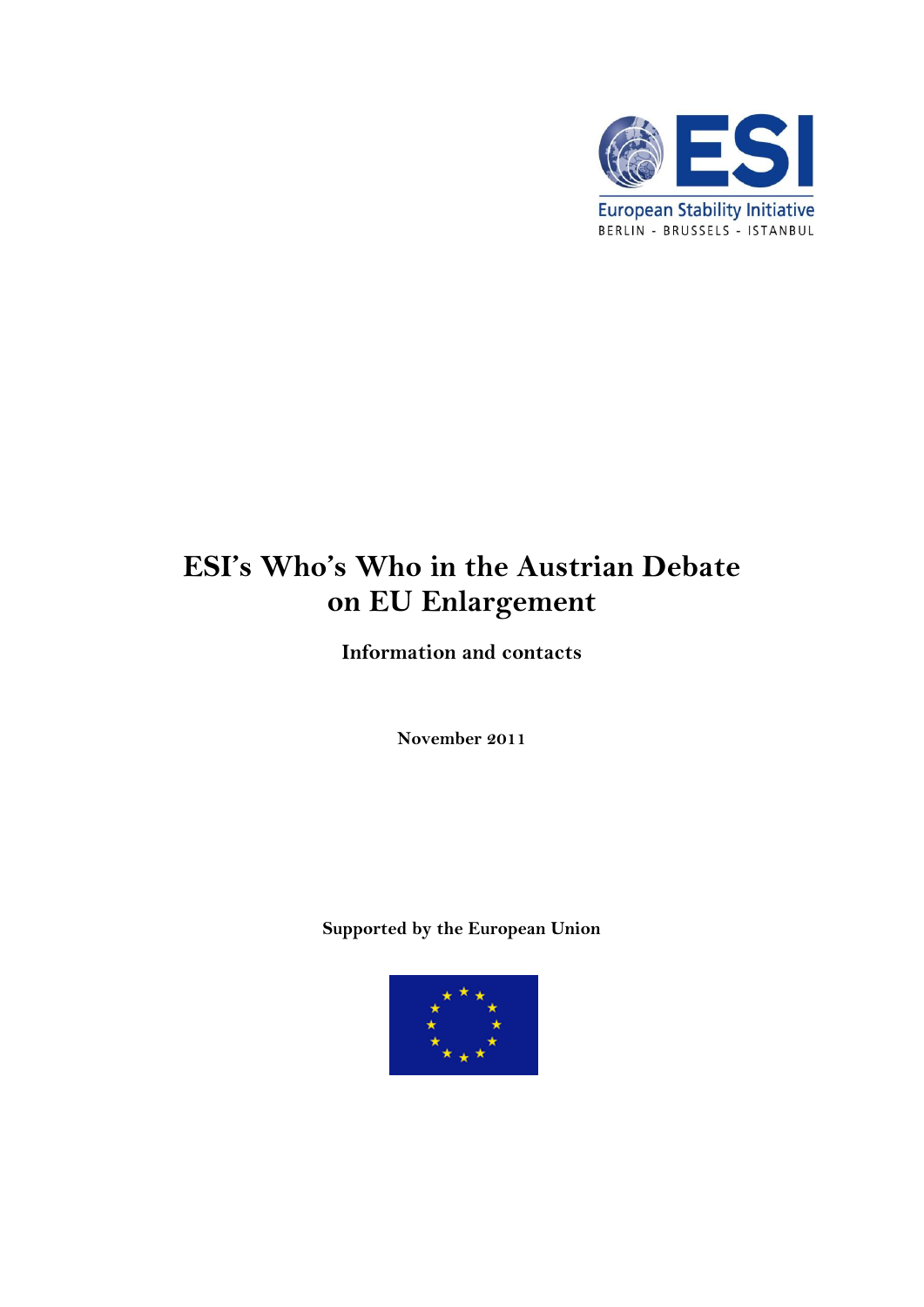# **Contents**

| А.                    |      | <b>MEDIA.</b>                                                                           |  |  |  |
|-----------------------|------|-----------------------------------------------------------------------------------------|--|--|--|
| $\mathbf{1}$ .        |      |                                                                                         |  |  |  |
|                       | 1.1. |                                                                                         |  |  |  |
|                       | 1.2. |                                                                                         |  |  |  |
|                       | 1.3. |                                                                                         |  |  |  |
| $\mathfrak{D}$ .      |      |                                                                                         |  |  |  |
|                       | 2.1. | The quality dailies: Der Standard, Die Presse, Wiener Zeitung, Salzburger Nachrichten 7 |  |  |  |
|                       | 2.2. |                                                                                         |  |  |  |
|                       | 2.3. |                                                                                         |  |  |  |
|                       | 2.4. |                                                                                         |  |  |  |
|                       | 2.5. |                                                                                         |  |  |  |
| 3.                    |      |                                                                                         |  |  |  |
| 4.                    |      |                                                                                         |  |  |  |
| <b>B.</b>             |      |                                                                                         |  |  |  |
| $\mathbf{1}$ .        |      |                                                                                         |  |  |  |
| $\mathcal{Q}_{\cdot}$ |      |                                                                                         |  |  |  |
| 3.                    |      |                                                                                         |  |  |  |
|                       | 3.1. | Social Democratic Party - Sozialdemokratische Partei Österreichs (SPÖ) 17               |  |  |  |
|                       | 3.2. |                                                                                         |  |  |  |
|                       | 3.3. |                                                                                         |  |  |  |
|                       | 3.4. |                                                                                         |  |  |  |
|                       | 3.5. |                                                                                         |  |  |  |
| 5.                    |      |                                                                                         |  |  |  |
| $\mathbf{C}$ .        |      |                                                                                         |  |  |  |
| 1.                    |      |                                                                                         |  |  |  |
|                       | 1.1. | The Vereinigung Österreichischer Industrieller - Federation of Austrian Industry  24    |  |  |  |
|                       | 1.2. |                                                                                         |  |  |  |
|                       | 1.3. | Österreichischer Gewerkschaftsbund (ÖGB) - Association of Labour Unions 25              |  |  |  |
|                       | 1.4. |                                                                                         |  |  |  |
|                       | 1.5. |                                                                                         |  |  |  |
| $\mathcal{Q}_1$       |      |                                                                                         |  |  |  |
| $\mathcal{S}_{-}$     |      |                                                                                         |  |  |  |
| 4 <sub>1</sub>        |      |                                                                                         |  |  |  |
| 5.                    |      |                                                                                         |  |  |  |
|                       | 5.1. |                                                                                         |  |  |  |
|                       | 5.2. |                                                                                         |  |  |  |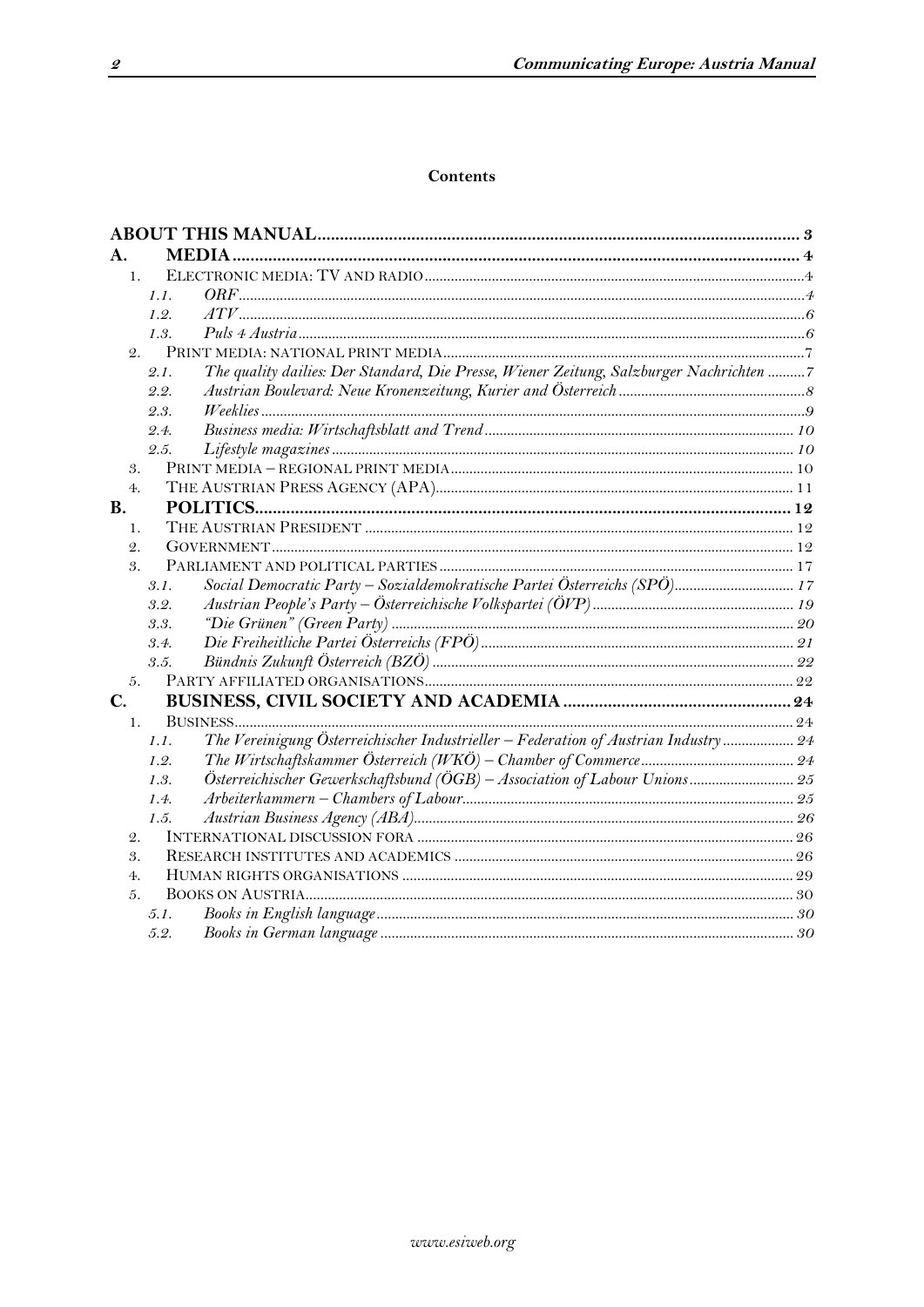#### <span id="page-2-0"></span>**ABOUT THIS MANUAL**

Who shapes the debate on the future of EU-enlargement in Austria today? This manual is meant to provide an answer to this question through a user-friendly overview of more than 160 key people in nearly 100 institutions.

It sets out by describing the Austrian media landscape: the crucial role of ORF (Austrian Broadcasting Corporation), radio and print media (newspapers and magazines), both in Vienna and in the Austrian provinces. It then describes the most important interest groups. At the end it offers an overview of the key political institutions, the current government, parliament and the main political parties.

Any debate in a vibrant democracy is characterised by a large number of different voices that can be heard. Nonetheless, when it comes to Austrian views on enlargement, the voiced included in this manual are certainly among the most influential.

ESI is grateful to the European Union for financially supporting the expansion and update of a smaller Austrian manual from 2006.

Vienna, November 2011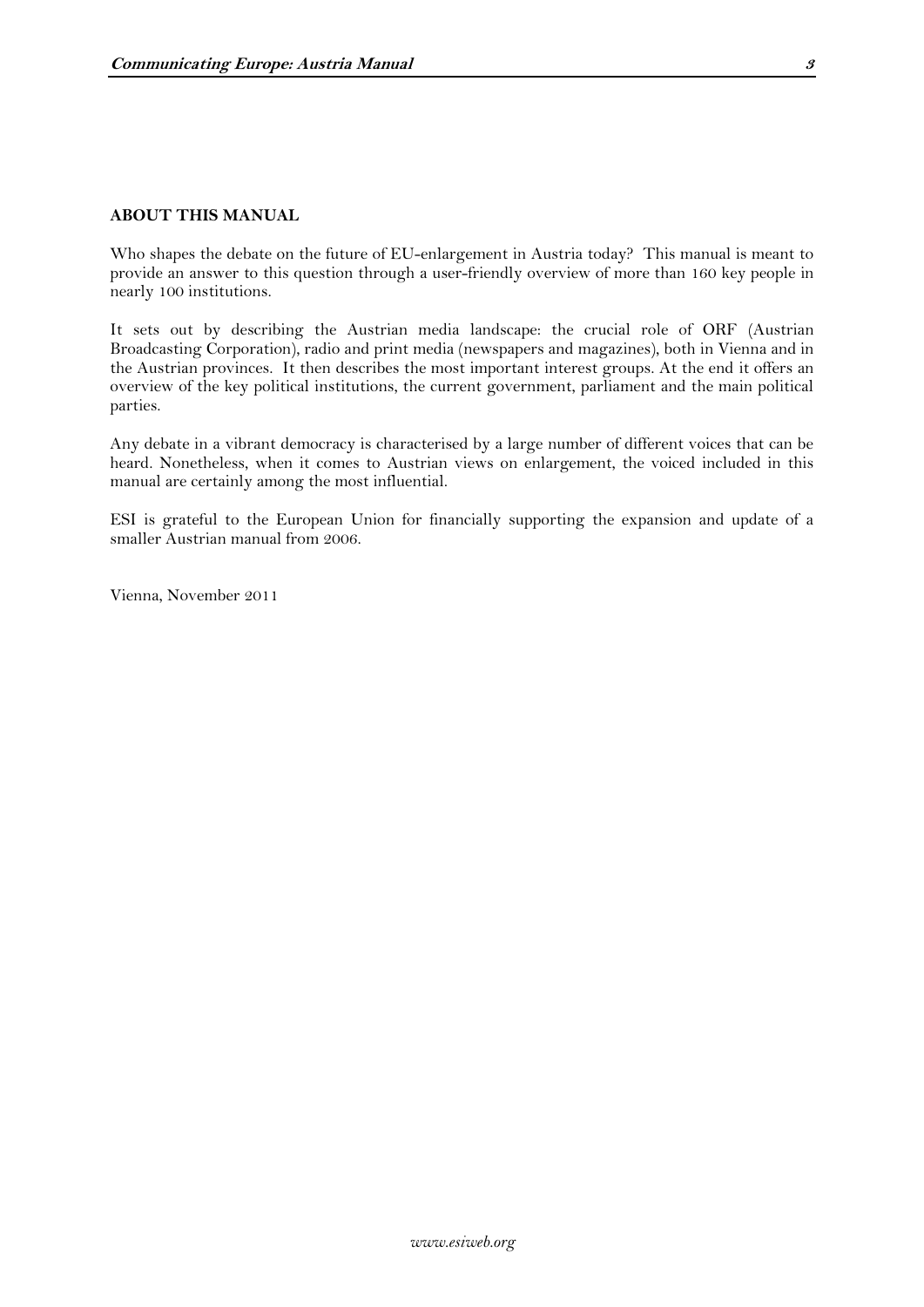# <span id="page-3-0"></span>**A. MEDIA**

This section provides an overview of relevant Austrian media platforms, editors, and journalists with an interest in in the Western Balkans, Turkey and EU issues. Most of the journalists in this list speak good English.

Most press releases and announcements by political parties and civil society actors can be downloaded for free from [www.ots.at](http://www.ots.at/) (*Originaltext-Service*), a free sub-database of the Austrian Press Agency.

# <span id="page-3-1"></span>**1. Electronic media: TV and radio**

The Austrian TV scene is dominated by the Austrian Broadcasting Corporation (ORF). It had a complete monopoly until 1997, when the first private local TV channel started to operate in Vienna. It took another six years until the first private channel started to broadcast nationally in 2003. Today, ATV+*Puls TV* and Servus TV are "terrestrial" rivals to ORF. While ATV+ and Puls TV hardly have the resources to challenge the predominant position of the ORF, they have made a remarkable effort to compete with ORF in terms of live discussions and have received significant public attention.

A different competition comes from cable and satellite: in particular German private channels such as ProSieben, Sat1, RTL and Vox.

# <span id="page-3-2"></span>*1.1. ORF*

*Background*: Austria's public broadcasting corporation is subject to a complex law and to parliamentary oversight. The ORF is governed by a 35-member "council" (*Stiftungsrat*). The members are appointed by the Austrian government, all political parties who are in the parliament's main committee (*Hauptausschuss*) and the ORF audience representation (*Publikumsrat*). The ORF's mission includes public education, also on European and international issues. The ORF played a vital role, for instance, in helping to forge a popular consensus to vote in favour of EU membership in 1994.

With regard to news there is little competition to the ORF in Austria. Its main news bulletin at 7.30 pm is regularly watched by some 1.2-1.3 million people. The late night editions at 10 pm and at midnight are watched by some 500,000-600,000 people.

The situation is similar with regard to radio news. The most popular Radio Channel "Ö3" reaches some 3 million people in the morning, but these news journals are rather short: three and a half minutes every full hour in the morning and then a journal of 10 minutes at noon.

The morning and mid-day news bulletins on "Ö1", the cultural channel, are longer: 30 minutes at 7am, 15 minutes at 8am and one full hour at noon. They still reach an audience of between 300,000 and 500,000 people, which is considerably more than most print media.

See the ORF's webpage at [www.orf.at.](http://www.orf.at/) The main line telephone numbers for all ORF contacts are + 43 (1) 87878-0 (main line ORF general and TV) and +43 (1) 50101-0 (main line radio). All editors and staff can be reached at [Firstname.Lastname@orf.at.](mailto:Firstname.Lastname@orf.at)

For background info, programs and contacts see: [http://kundendienst.orf.at/.](http://kundendienst.orf.at/) For a contact list for all ORF broadcasting shows, international correspondents, and the (quite powerful) regional radio and TV stations, see [http://kundendienst.orf.at/service/kontakte/.](http://kundendienst.orf.at/service/kontakte/) Ask for the ORF press department at +43 (1) 87878-0.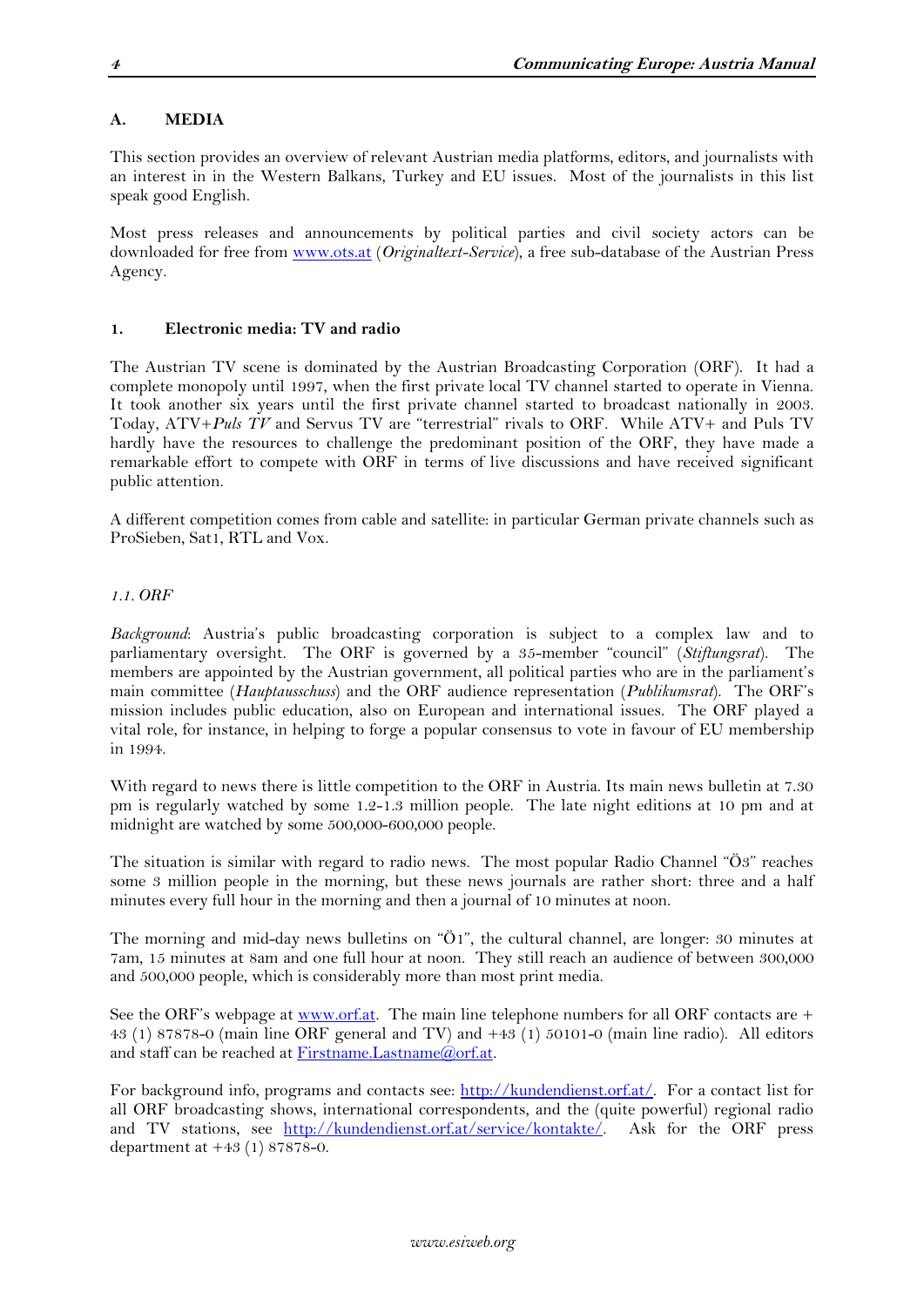►Austria's most important TV information shows are the **Zeit im Bild** *(ZiB)* shows. The *Zeit im Bild* prime time news show at 7.30 pm is the most widely watched TV news in Austria. The viewers of the late-night shows *ZIB 2* (at 10 PM) and *ZIB 24* (at midnight) tend to be younger and better educated than the *ZIB 1* audience. *ZIB 2* has slots for live confrontations, studio guests, short debates, and live interviews. The three editorial offices can be reached at  $zeitimbild@orf.at$ , [zib2@orf.at,](mailto:zib2@orf.at) [zib24@orf.at.](mailto:zib24@orf.at)

*ZIB 2* (TV). A key editor and contact is Armin Wolf, recipient of the 2005 Concordia Press Freedom prize. Known as an excellent journalist and a critical, and well-versed interviewer of politicians, he triggered a major debate on political intervention and the future of the ORF in early summer 2006 [\(armin.wolf@orf.at\)](mailto:armin.wolf@orf.at). Another key editor of ZIB 2 is Johannes Marlovits [\(johannes.marlovits@orf.at\)](mailto:johannes.marlovits@orf.at).



► **Western Balkan correspondent**: While the ORF has close co-operation with major European news networks, it has only one correspondent in the Western Balkans, Christian Wehrschütz, based in Belgrade: Ul. Srpskih Vladara 15, 11000 Beograd, Serbia, Phone +381 (11) 3345493, [christian.wehrschuetz@orf.at.](mailto:christian.wehrschuetz@orf.at) He is responsible for most TV and radio coverage of the ORF in the Western Balkans.



►**Middle East correspondent** Karim El-Gawhary runs the ORF-office in Kairo covering the Arabic region and Iran. El-Gawhary's reports on the uprisings in the Northern African states have shaped the public picture of the current situation in the Middle East. El-Gawhary, who also works as a correspondent for a number of German speaking newspapers such as Die Presse, TAZ (Berlin), was rewarded the "Concordia Preis", one of the most prestigious journalism-distinctions in Austria.

1125 Corniche El-Nil Maspero, Kairo Fax: 0020/27 73 00 68. karim.el http://www.weltreporter.net/index.php?page=korrespondent&id=60&lang=



**Turkey correspondent** [Christian Schüller](javascript:go() Since April 2011, long time international news correspondent Christian Schüller is the head of the new ORF-office in Istanbul: Batarya Sok. 3 Kilicalipasa Mahallesi Beyoglu 34430 Istanbul Christian.schueller@orf.at

►**Weltjournal (TV)**: Key contacts here are Franz Kössler (editor) and Annette Scheiner (host) who oversee the editorial planning for the international affairs section and play the leading editorial roles for the weekly TV report *Weltjournal*, a tour of analysis around the globe providing background reporting on international affairs.

►**ORF cultural coverage**: A key contact is Martin Traxl, chief of the ORF's culture department, covering cultural issues ranging from classic concerts all the way to pop culture and independent movies for the ORF TV. Among other things, he oversees the weekly culture show, *Treffpunkt Kultur* (TV), *treff.kultur@orf.at.* Apart from domestic coverage, the show aims to be "a window to the world". Martin Traxl is also in charge of a ten part documentary series on the Balkans which will be broadcast in spring 2008 and is produced together with ESI.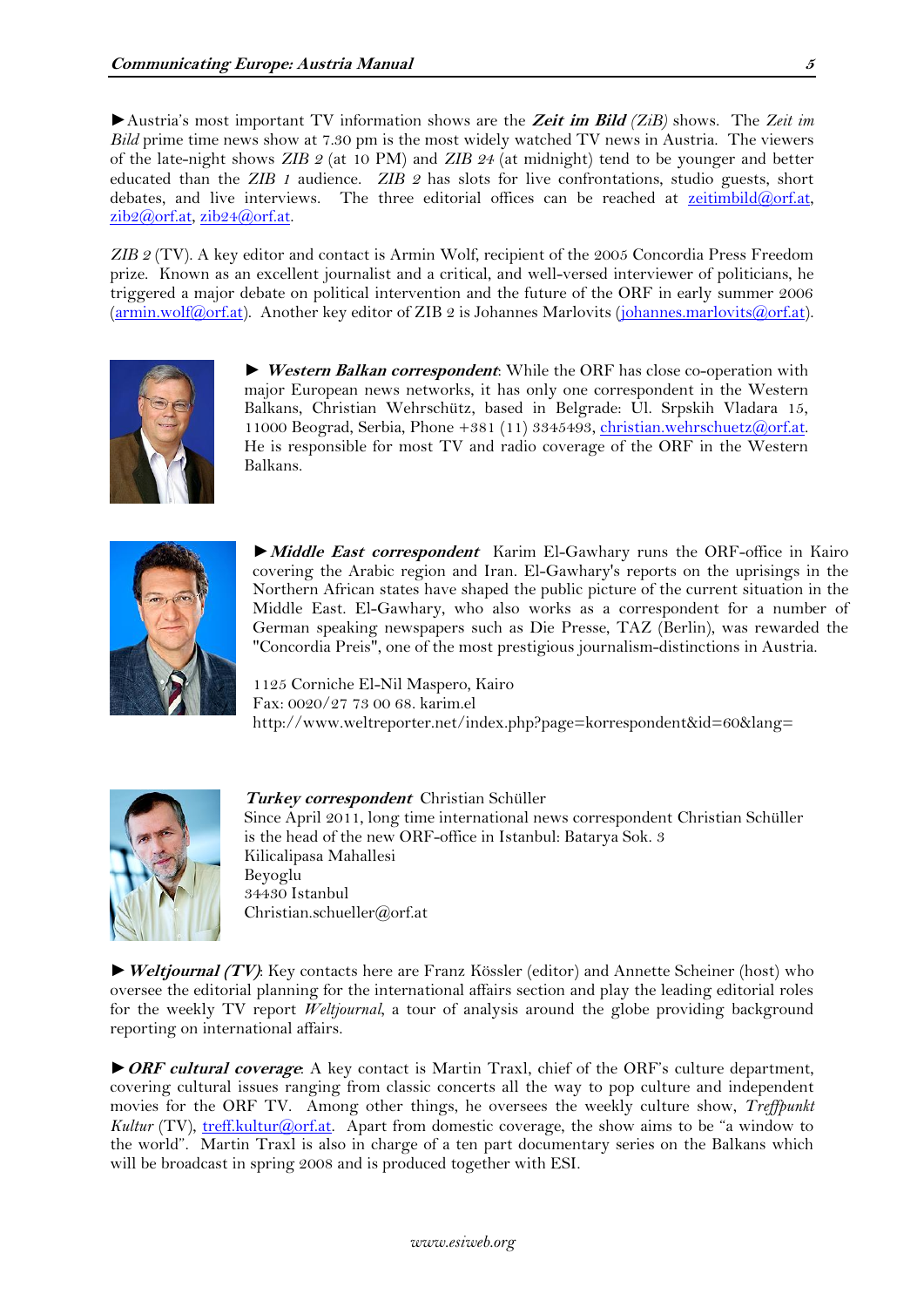►**ORF religion coverage**: The ORF provides quite extensive and open-minded coverage on religious affairs. "Kreuz & Quer" and "Orientierung" are two serious weekly TV show on global ideas and religions, including reports from around the world. Questions on Islam and Christianity and inter-cultural and inter-religious understanding, on new debates in world religions, as well as international and domestic theologians, practitioners, new books and debates find a place here and receive high-quality coverage. Contact their editorial office at [religion.tv@orf.at,](mailto:religion.tv@orf.at) +43 (1) 87878-13480, Fax: +43 (1) 87878-13719. The ORF radio has an editorial office on religious questions as well, at religion.hf $\hat{a}$ orf.at, +43 (1) 50101-18230, Fax: +43 (1) 50101-18923.

►**ORF ethnic minorities**: The ORF has an editorial office and prize-winning yet rather small weekly TV show, *Heimat, Fremde Heimat*, for and on ethnic minority groups in Austria. Contact: [hfh@orf.at.](mailto:hfh@orf.at)

►**ORF FM4 Radio Station**: This is a rather urban, youth-oriented, and in large parts bi-lingual radio station (English and German) which has an interest in topics that are relevant to younger Austrians. FM4 would also be the radio station to, say, embark on live-broadcasting from a club in the Balkans, or to pick up stories with, and from, young South East Europeans. Contact their editor Martin Pieper [\(martin.pieper@orf.at\)](mailto:martin.pieper@orf.at). For their English language service, contact Chris Cummins, [christian.cummins@orf.at,](mailto:christian.cummins@orf.at) Web[: http://fm4.orf.at/](http://fm4.orf.at/)

►**ORF regional**: It is key to get in touch with the regional radio and TV stations of the ORF, since they have very high coverage and have a whole range of formats. Contact Paul Tesarek for ORF TV's program "Wien heute", the primetime public TV for Viennese.

<span id="page-5-0"></span>*1.2. ATV*

**ATV** is the largest commercial television station in Austria and was originally the first commercial station to be aired via transmitters after a long time when commercial broadcasts in Austria were only possible via satellite or cable and the national public broadcaster ORF held a monopoly of using the airwaves.

Despite its focus on entertainment, ATV has a few news shows and has also developed some discussion format that should not be underestimated for their role in shaping the public opinion.

ATV-staff can be contacted at Tel +43-1-213 64, the internet web addres is www.atv.at All editors and staff can be reached at Firstname. Lastname $@$ atv.at.

►**ATV aktuell**: The short news show on ATV is broadcasted Monday to Friday at 4.24 pm and at 7.20 pm and on weekends at 7.20 Uhr. Anchors for the show are Sylvia Saringer, Jenny Laimer, Benedikt Gmeiner und Meinrad Knapp.

►**"Am Punkt"**: The live-discussion on political and economical topics airs every Wednesday at 10:25 pm. Anchor Sylvia Saringer not only asks her own questions but works as a voice for viewers who comment on the show via Email, Video, Facebook oder Twitter. The show can be seen live on the internet at<http://blog.atv.at/ampunkt>

# <span id="page-5-1"></span>*1.3. Puls 4 Austria*

**The commcercial TV-channel is owned by the German** [ProSiebenSat.1 Media](http://de.wikipedia.org/wiki/ProSiebenSat.1_Media) AG. The company produces its news shows for all the channels broadcasted in Austria: Puls 4, ProSieben Austria and SAT 1, reaching an estimated 1,71 Million Austrian viewers per week.

<http://www.puls4.com/content/austrianews>

PULS 4 TV GmbH & Co KG Mariahilfer Straße 2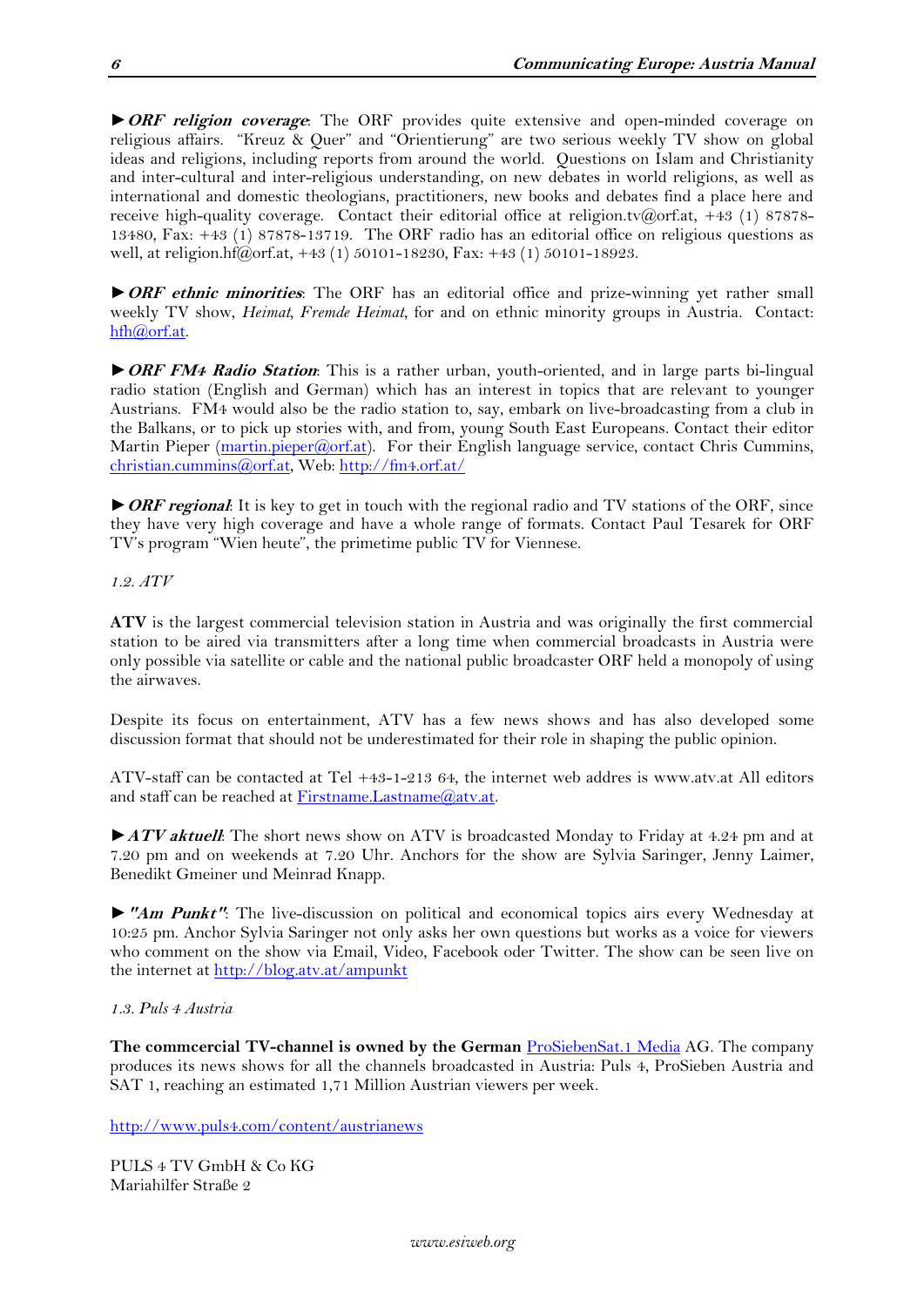A-1070 Wien Österreich Phone + 43 (1) 999 88 - 0

►**Austria News**: During the week, the news show is broadcasted Monday to Friday at at 06:00 am on PULS 4, at 6 pm at ProSieben Austria, at 6.30 pm at Puls 4 and at 8 pm on SAT.1 Österreich. Saturdays, Sundays and Holidays, the show runs **at** 6 pm on ProSieben Austria, at 8 pm on SAT.1 and at 8.10 pm on PULS 4

Austria News' editor-in-chief is [Jürgen Peindl](http://www.puls4.com/content/austrianews/Juergen-Peindl/artikel/5926)

►**"Pro und Contra"**: The live-talk show with host Manuela Raidl covers controversial issues of political relevance from nuclear power to religion. The show is an offspring of Puls 4's daily discussion format 'Talk of Town which had received received the reward "Fernsehpreis der Erwachsenenbildung" in May 2010.

#### <span id="page-6-0"></span>**2. Print media: national print media**

The Austrian print media scene is strongly dominated by the *Neue Kronenzeitung*, a boulevard daily that has got an – internationally unmatched – national reach of 40 percent. Quality dailies like *Der Standard* or *Die Presse* reach between 4 and 5 percent, but have an important impact on the opinions of the elites.

<span id="page-6-1"></span>*2.1. The quality dailies:* Der Standard*,* Die Presse*,* Wiener Zeitung, Salzburger Nachrichten

Four serious daily newspapers which are read by an educated audience and opinion leaders. All of them have been providing platforms for debates on EU enlargement . However - up to this day, the debate on Turkey's accession has never been widely disputed like for example in Germany.

►**Der Standard**: The German Sueddeutsche Verlag, which owns the Süddeutsche Zeitung, holds a 49 per cent share of the left-liberal quality newspaper Der Standard. 51 percent of the shares remain with Oscar Bronner, the founder of the newspaper. Der Standard co-operates with the New York Times and once per week publishes an English-language supplement. Since 2007, the paper's former Brussels (and Germany) correspondent, Alexandra Föderl-Schmid, has taken over as editor-in-chief from Gerfried Sperl.

Contact Der Standard at [www.derstandard.at,](http://www.derstandard.at/) phone + 43 (1) 531 70-0, fax +43 (1) 531 70-131, email: [chefredaktion@derstandard.at](mailto:chefredaktion@derstandard.at) or [Firstname.Lastname@derstandard.at.](mailto:Firstname.Lastname@derstandard.at)

A number of journalists have written commentaries on the EU-enlargement and Turkey's EUaccession in the past.

Hans Rauscher: The very well known columnist has been dealing with Turkey extensively. In the last couple of years he has provided a critical but yet balanced view of Turkey's process of approaching Europe. Rauscher has made a serious effort in understanding the complex political implications of the EU-enlargement and is one of the key figures shaping the debate in Austria: +43 (1) 531-70-402, hans.rauscher@derstandard.at

Gerfried Sperl: The former editor-in-chief and regular commentator has supported Turkey's accession. gerfried.sperl@derstandard.at

Michael Jäger: The person coordinating and logging op-eds, commentaries, and longer feature essays from abroad. [michael.jaeger@derstandard.at.](mailto:michael.jaeger@derstandard.at)

►**DaStandard**: In February 2010, Der Standard launched a new section focussing on migrant and diversity issues: "DaStandard" is run by young journalists with different ethnic background. Turkey and the life of Turkish immigrants in Austria has received thorough coverage.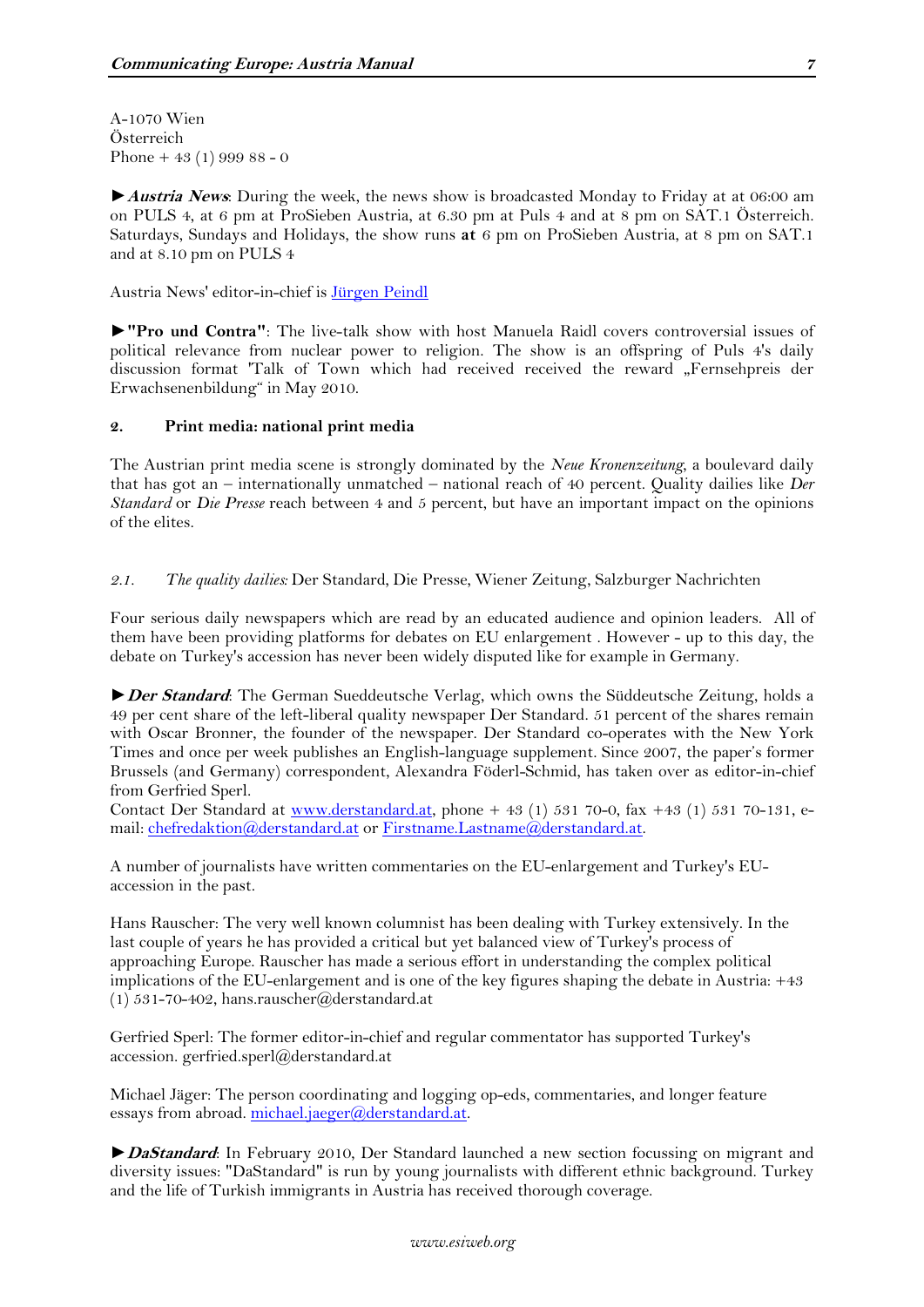Olivera Stajić, the responsible section editor, can be reached at redaktion@dastandard.at

►The liberal-conservative **Die Presse** also has a lot of international coverage and provides an editorial platform concerning the EU and Turkey, especially since Michael Fleischhacker, a new, relatively young editor-in-chief who took over in fall 2004. In 2010/2011, Die Presse played a vital role in starting a Turkey-debate in Austria, running a controversial interview with Turkey's ambassador in Vienna, Kadri Ecvet Tezcan. The interview covered a wide array of immigration issues, and Tezcan answered in a very outspoken way, criticising Austrians for "not being interested in other cultures, except on vacation". Die Presse triggered another very emotional discussion when it announced plans of the Austrian Ministry for Education to allow Turkish to be a second foreign language in Austria.

Journalists who covered Turkey and Turkey's EU-accession for Die Presse in the past:

Michael Fleischhacker, editor-in-chief: michael.fleischhacker@diepresse.com Wolfgang Böhm, the editor on EU affairs: +43 (1) 51414-504, [wolfgang.boehm@diepresse.com](mailto:wolfgang.boehm@diepresse.com) Christian Ultsch, section editor of the foreign affairs department: +43 (1) 51414-469), [christian.ultsch@diepresse.com](mailto:christian.ultsch@diepresse.com) 

*Die Presse* has an English-language service, a guest commentary section, and a weekly feature and essay section called *Spectrum* (for the latter, contact Karl Woisetschläger, +43 (1) 51414-432, [karl.woisetschlaeger@diepresse.com\)](mailto:karl.woisetschlaeger@diepresse.com).

►**Wiener Zeitung**: The Wiener Zeitung grew from a public administration newspaper into a fullfledged daily newspaper. From 2005 to 2009 it was run by editor-in-chief Andreas Unterberger, an influential Austrian journalist known for his ultra-conservative points of view. In September 2009, Unterberger was replaced by Reinhard Göweil, who had been the section editor for Kurier's business department before. .

Find the Wiener Zeitung at [www.wienerzeitung.at,](http://www.wienerzeitung.at/) +43 (1) 20699-0, e-mail [redaktion@wienerzeitung.at](mailto:redaktion@wienerzeitung.at)

Journalists who cover EU related topics and Turkey's EU-accession for the Wiener Zeitung: Reinhard Goeweil, editor-in-chief: +43 (1) 20699-0 reinhard.goeweil@wienerzeitung.at. Georg Friesenbichler, the section editor of the international news desk: +43 (1) 20699-285 georg.friesenbichler@wienerzeitung.at.

Martyna Czarnowska, staff writer, who had lived in Istanbul for a year: +43 (1) 20699-154 martyna.czarnowska@wienerzeitung.at

Michael Schmölzer, staff writer: +43 (1) 20699-621 michael.schmoelzer@wienerzeitung.at

►**Salzburger Nachrichten** (SN): The SN developed from a regional newspaper based in Salzburg into a national daily newspaper with a solid reputation. In July 2006, [Manfred Perterer](http://de.wikipedia.org/wiki/Manfred_Perterer) succeeded long time editor-in-chief [Ronald Barazon,](http://de.wikipedia.org/wiki/Ronald_Barazon) who had run the SN from 1995 to 2006.

Journalists who cover EU related issues and Turkey's EU-accession for the Salzburger Nachrichten: Viktor Hermann, the section editor of the international news desk: Tel.: 0662/8373−320

Fax:0662/8373−399, E-Mail: [viktor.hermann@salzburg.com](mailto:viktor.hermann@salzburg.com)

Ronald Barazon, the former editor-in-chief writes commentaries on the EU and EU-enlargement: [redaktion@salzburg.com](mailto:redaktion@salzburg.com)

- Gerald Stoiber, Brussels correspondent, [gerald.stoiber@salzburg.com](mailto:gerald.stoiber@salzburg.com)
- Manfred Perterer, phone: +43 (662) 8373-301, [redact@salzburg.com](mailto:redact@salzburg.com)

Vienna correspondent is Andreas Koller, a prize-winning journalist on domestic politics, phone +43 (1) 53153-0,  $reduien@salzburg.com$ ).

<span id="page-7-0"></span>*2.2. Austrian Boulevard:* Neue Kronenzeitung*,* Kurier *and* Österreich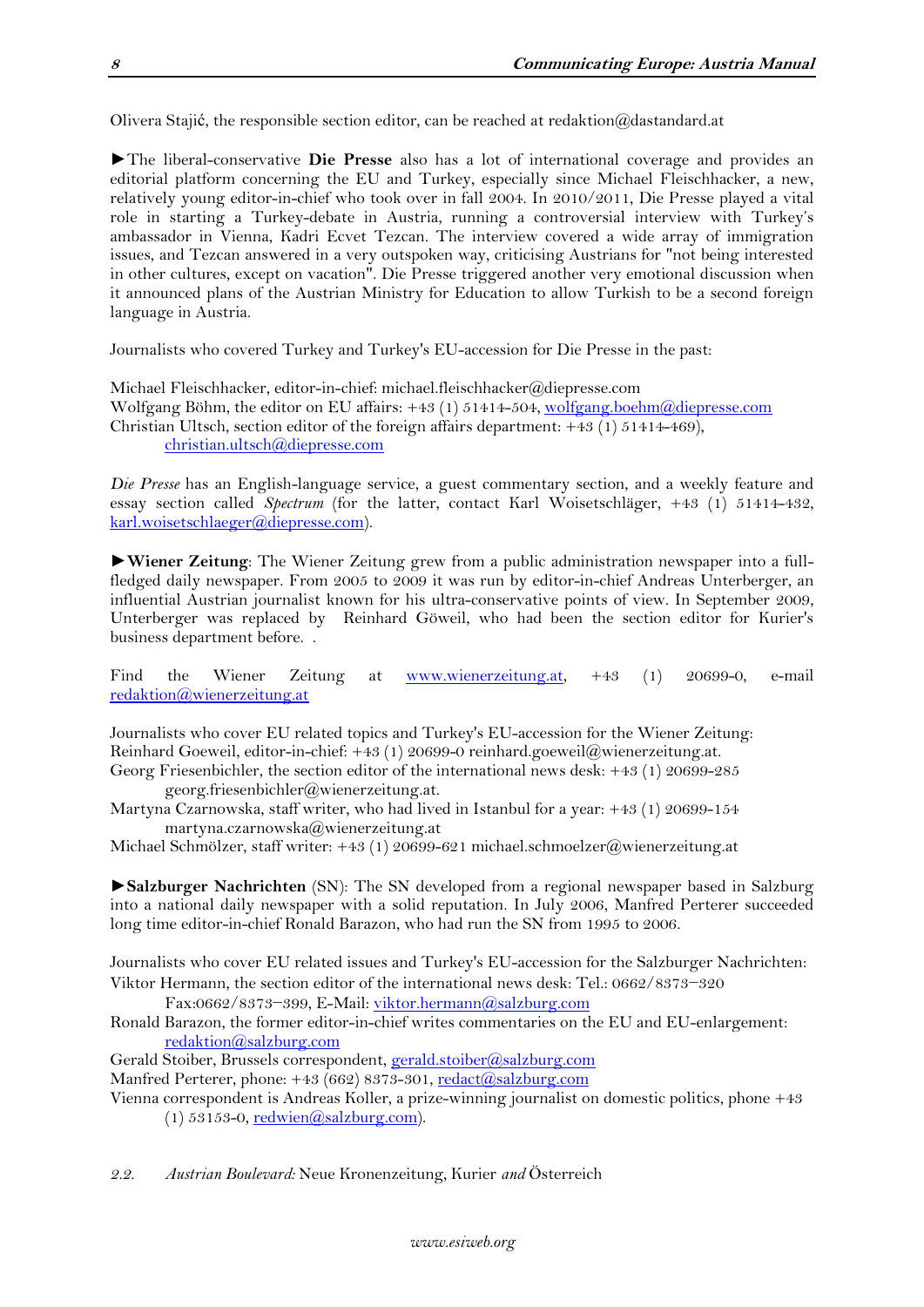►**Neue Kronenzeitung** Despite losing some ground due to new competitors and the internet, the tabloid newspaper still boasts a daily coverage of 40% of the total population and mobilizes and shapes the Austrian public opinion like no other print media. The populist-right paper was pro-EU accession of Austria in 1994, but it has turned Euro-sceptic since and ran a series called "The EU Chaos" in summer 2005. The newspaper did not shift its key positions when its publisher Hans Dichand, who had run the "Kronenzeitung" for more than 50 years, died in June 2010 and was succeeded by his son Christoph Dichand.

*Kronenzeitung* main line + 43 (1) 360 11-0, Internet: [http://www.krone.at,](http://www.krone.at/) e-mail: [chefredaktion@kronenzeitung.at](mailto:chefredaktion@kronenzeitung.at)

Journalists covering Turkey and Turkey's EU-accession for the Kronenzeitung: Kurt Seinitz, editor of the foreign affairs department: [kurt.seinitz@kronenzeitung.at](mailto:kurt.seinitz@kronenzeitung.at) Ernst Trost, columnist**:** [ernst.trost@kronenzeitung.at](mailto:ernst.trost@kronenzeitung.at)

►**Kurier** [\(www.kurier.at\)](http://www.kurier.at/) is a widely read, popular daily newspaper. Among the high circulation dailies, it is the most serious one. Since August 2010, it is run by Helmut Brandstätter, a former TVjournalist, who replaced Christoph Kotanko as the newspaper's editor-in-chief.

Key figures are Christoph Kotanko, the former editor-in-chief, and Margaretha Kopeinig, *Kurier's* EU editor, who won a government award in 2004 for excellent reporting on security issues and authored a book on Luxemburg's Jean-Claude Juncker. Kopeinig is a well-regarded, well established voice on European issues in the print media. Livia Klingl, the main editor of the foreign affairs section, has been reporting a lot on the Western Balkans, including on the wars in the 1990s. The Brussels correspondent is Patricia Haller. Contact the *Kurier* newspaper at + 43 (1) 521 00-0, Fax: +43 (1) 521 00-2604 (Editor-in-chief), fax + 43 (1) 521 00-2265 (editorial office), e-mail: [Firstname.Lastname@kurier.at](mailto:Firstname.Lastname@kurier.at)

► **Österreich**, a new mass-daily, was launched in early fall 2006 by the Fellner brothers, who have also started *News, Format, woman*, in the past. The editorial design of *Österreich* is said to resemble USA Today. At the foreign affairs desk contact Peter Frick p.frick@0e24.ar Phone: +43 (5) 01101.

#### <span id="page-8-0"></span>*2.3. Weeklies*

Serious political weekly magazines *Profil* and *Format*; the boulevard political weekly *News,* the alternative weekly magazine *Falter and the* Austrian monthly magazine *Datum.*

►**Profil** is a left-liberal political weekly magazine which has been providing a platform for serious debates on enlargement and European issues. Georg Hoffmann-Ostenhof, the editor of the foreign affairs section, and Peter Michael Lingens, a co-founder of this magazine in 1970 and its former editor-in-chief, have been pro-enlargement, even making the case for Turkey joining the EU (a rarity in Austria). In their argumentation they have focused on the international ramifications and the transformative power of EU membership as seen in Ireland, Slovenia, Romania, and Turkey in past years.

*Profil* reporters and writers like Edith Meinhart (e.g. on migration and minorities), Gernot Bauer (on domestic politics), Otmar Lahodynsky (on Austria's EU policies), and Robert Treichler (foreign affairs general) have written on enlargement-relevant issues. Contact *Profil* at [www.profil.at,](http://www.profil.at/) main line + 43 (1) 53 470-0. emails: Lastname. Firstname@profil.at.

►**Format** is more business-oriented than *profil*, and features the opinions of industrialists, bankers, and trade experts. Find their editors-in-chief [Andreas Lampl,](http://de.wikipedia.org/w/index.php?title=Andreas_Lampl&action=edit&redlink=1) [Andreas Weber](http://de.wikipedia.org/wiki/Andreas_Weber) und [Martin Kwauka](http://de.wikipedia.org/w/index.php?title=Martin_Kwauka&action=edit&redlink=1) at [www.format.at,](http://www.format.at/) main line +43 (1) 21755-0. emails: [Lastname.Firstname@format.at](mailto:Lastname.Firstname@format.at)

►**News** is a boulevardesque weekly magazine – a kind of gossip mouthpiece on Austria's opinion leaders – with a large readership and the necessary financial backing for international reporting from the spot. Phone:  $+43$  (1) 245 20-5494, [redaktion@news.at,](mailto:redaktion@news.at) [www.news.at.](http://www.news.at/)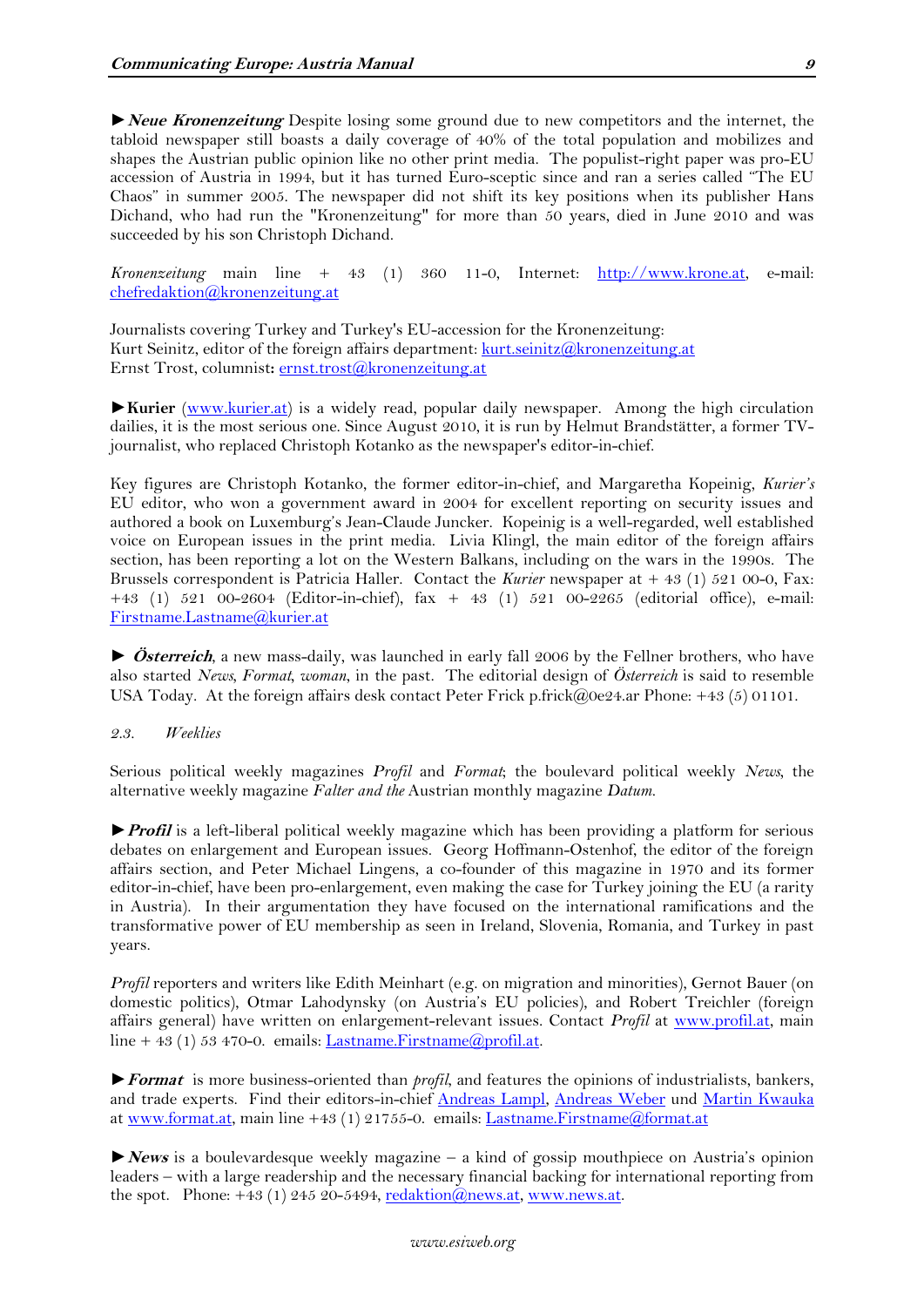Key figures are Peter Pelinka, the new editor-in-chief, and Corinna Milborn, assistant editor-in-chief and TV-host, who published a book called "Die gestürmte Festung Europa" ("*The stormed European fortress"*), where she reported on foreign communities in various European cities. Find her at +43  $(699)$  19241273 or [milborn.corinna@news.at](mailto:milborn.corinna@news.at)

►**Falter** is an urban, left-liberal weekly magazine mostly read in Vienna, whose publisher and editor, Armin Thurnher, is a prominent public intellectual, book author, political thinker, and weekly commentator. Another key person at the paper is the deputy editor in chief, Florian Klenk, who has won several journalist rewards for investigative reporting. A good journalist to contact on issues concerning Turkey is Stefan Apfl. See [www.falter.at](http://www.falter.at/) (in German), and contact their journalists at Lastname $@$ falter.at, phone +43 (1) 536 60-0.

►**Datum** is a relatively new monthly magazine on politics and social issues. A rarity in Austria, this magazine provides for in-depth, long reporting and strikes a rough balance between international and national issues. The stated aim of *Datum* is to promote quality journalism in Austria. In September 2005, the Financial Times highlighted the progressive design of *Datum.* See [www.datum.at](http://www.datum.at/) (in German). Contact Stefan Kaltenbrunner, Datum's editor-in-chief at [office@datum.at](mailto:office@datum.at) or phone +43 (1) 712 40 17 00

# <span id="page-9-0"></span>*2.4. Business media:* Wirtschaftsblatt *and* Trend

► **Wirtschaftsblatt** is a daily business newspaper which has been covering many economic issues related to EU-enlargement. One of the few Austrian publications openly in favour of Turkey's accession, it ran a wide number of articles on Turkey's economical prospects and opportunities for investors. Among the journalists who covered the EU-enlargement and Turkey are staff writers Ingrid Krawarik and Alexander Hahn. Contact *Wirtschaftsblatt* at: + 43 (1) 601 17-0, Fax: +43 (1) 601 17 ext 259, [http://www.wirtschaftsblatt.at,](http://www.wirtschaftsblatt.at/) e-mail [redaktion@wirtschaftsblatt.at](mailto:redaktion@wirtschaftsblatt.at) [Firstname.](mailto:Lastname.Firstname@format.at) [Lastname@wirtschaftsblatt.at](mailto:Lastname.Firstname@format.at)

►**Trend** is a monthly economics and business magazine [\(www.trend.at\)](http://www.trend.at/), which has been looking at enlargement-related issues from the export angle and prospects for convergence. Contact: +43 (1) 245 20-5494, [redaktion@trend.at.](mailto:redaktion@trend.at)

# <span id="page-9-1"></span>*2.5. Lifestyle magazines*

Many of the Austrian lifestyle magazines feature international reports from a lifestyle or humanitarian angle, profiles of Austrians abroad, cultural festivals, gender roles etc.

►**Woman** (weekly, main audience: women). Contact editor-in-chief Euke Frank: phone +43 (1) 213 12-0.

►**Wienerin** (monthly, main audience: women) Contact Sylvia Margret Steinitz at sylvia.margret.steinitz@wienerin.at or  $+43$  (1) 601-17-993

►**Wiener** (monthly, main audience: men). Contact Helfried Bauer, the editor-in-chief, or at wiener@wiener-online.at or phone +43 (1) 601 17 – 232

# <span id="page-9-2"></span>**3. Print media – regional print media**

Regional newspapers boast coverage of up to 65 percent (!) in some Austrian provinces (*Vorarlberger Nachrichten*, *Tiroler Tageszeitung*). These regional media are usually under the ownership or at least leadership of regional media companies. Given their influence due to their semi-monopoly on information, it is important to address and integrate journalists of these newspapers into any outreach event one plans in Austria.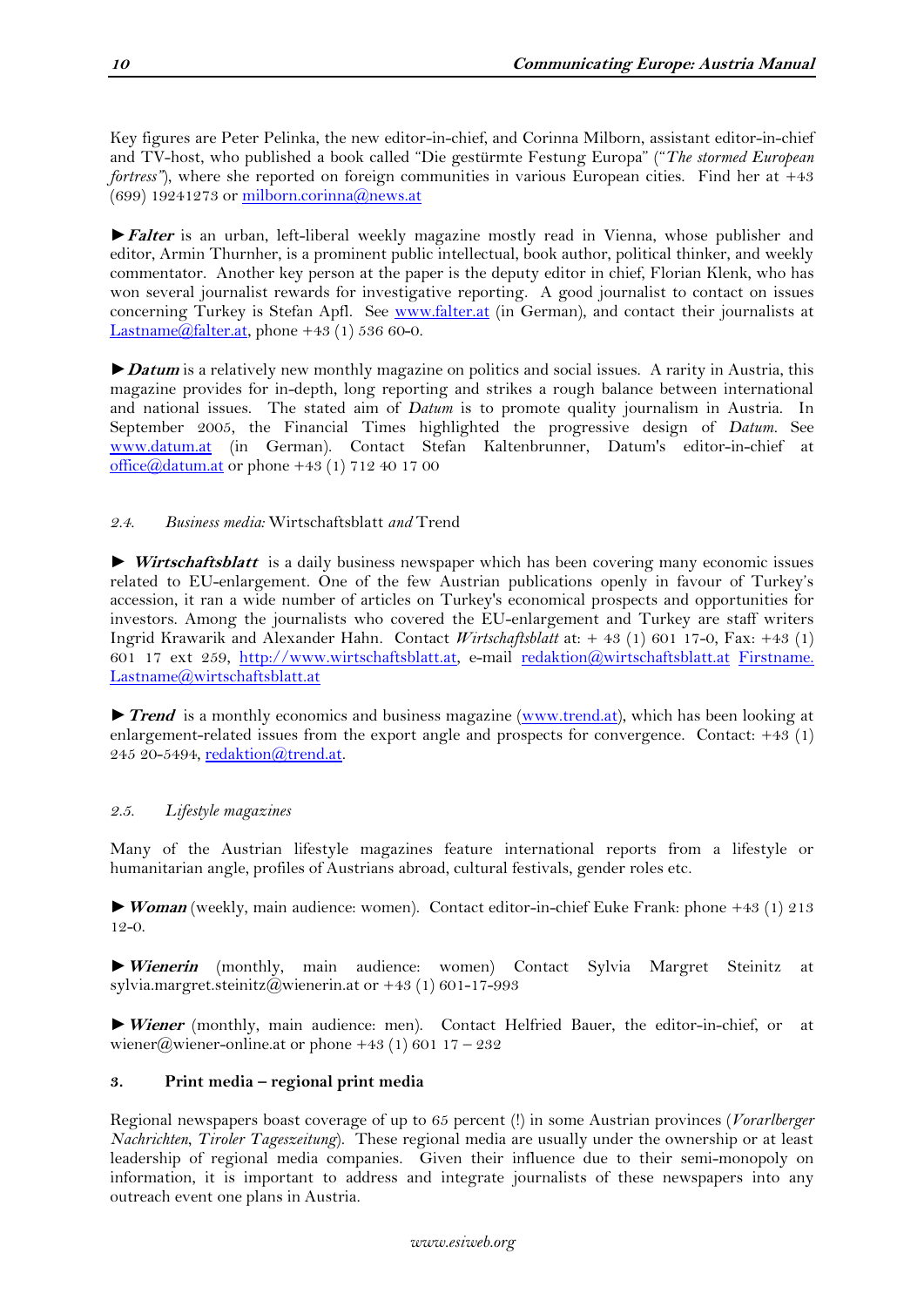►**Kleine Zeitung** (Styria and Carinthia), [www.kleinezeitung.at.](http://www.kleinezeitung.at/) Contact Michael Jungwirth, their editor in Vienna, phone: +43 (1) 5121618-56, [michael.jungwirth@kleinezeitung.at;](mailto:michael.jungwirth@kleinezeitung.at) His articles are collected at [http://www.kleinezeitung.at/allgemein/meinekleine/michaeljungwirth.](http://www.kleinezeitung.at/allgemein/meinekleine/michaeljungwirth)

►**Vorarlberger Nachrichten** (Vorarlberg), [www.vol.at.](http://www.vol.at/) Contact Kurt Horwitz, their correspondent in Vienna, phone: +43 (1) 31778340.

►**Tiroler Tageszeitung** (Tyrol), [www.tt.com.](http://www.tt.com/) Contact Floo Weissmann (foreign affairs department, global issues, [Florian.Weissmann@tt.com\)](mailto:Florian.Weissmann@tt.com), Wolfram Krabichler (weekend section, [Wolfram.Krabichler@tt.com\)](mailto:Wolfram.Krabichler@tt.com), or Irene Rapp (feature stories and travel, [Irene.Rapp@tt.com\)](mailto:Irene.Rapp@tt.com). Phone  $+43(5)0403-0.$ 

►**Oberösterreichische Nachrichten** (Oberösterreich/Upper Austria), [www.ooen.at.](http://www.ooen.at/) Contact Annette Gantner, who works on EU and domestic affairs and is based in Vienna, [a.gantner@nachrichten.at.](mailto:a.gantner@nachrichten.at)

# <span id="page-10-0"></span>**4. The Austrian Press Agency (APA)**

► The **Austrian Press Agency** [\(www.apa.com](http://www.apa.com/)) is Austria's newswire and thus crucial for any media story from Turkey. .

The editor-in-chief, Michael Lang, can be reached at +43 (1) 360 60-1000 or by e-mail on [chefredaktion@apa.at.](mailto:chefredaktion@apa.at) Ambros Kindel is the chief of the foreign politics department (+43 (1) 360 601400, [aussenpolitik@apa.at\)](mailto:aussenpolitik@apa.at). The economy department is lead by Stefan Proksch (+43 (1) 360 60-1500, [wirtschaft@apa.at\)](mailto:wirtschaft@apa.at).

One of the best Austrian reporters covering Turkey is Istanbul based APA-correspondent **Susanne Güsten**, who also writes for a number of German newspapers, can be reached in her office in Istanbul:

Tel +90.212.8892.242, [guesten@weltreporter.net](javascript:entschluesselMail(%22103,117,101,115,116,101,110,40,97,116,41,119,101,108,116,114,101,112,111,114,116,101,114,46,110,101,116,%22,%22%22);) OR susanne.guesten@apa.at

http://www.weltreporter.net/?page=korrespondent&lang=&idStandort=14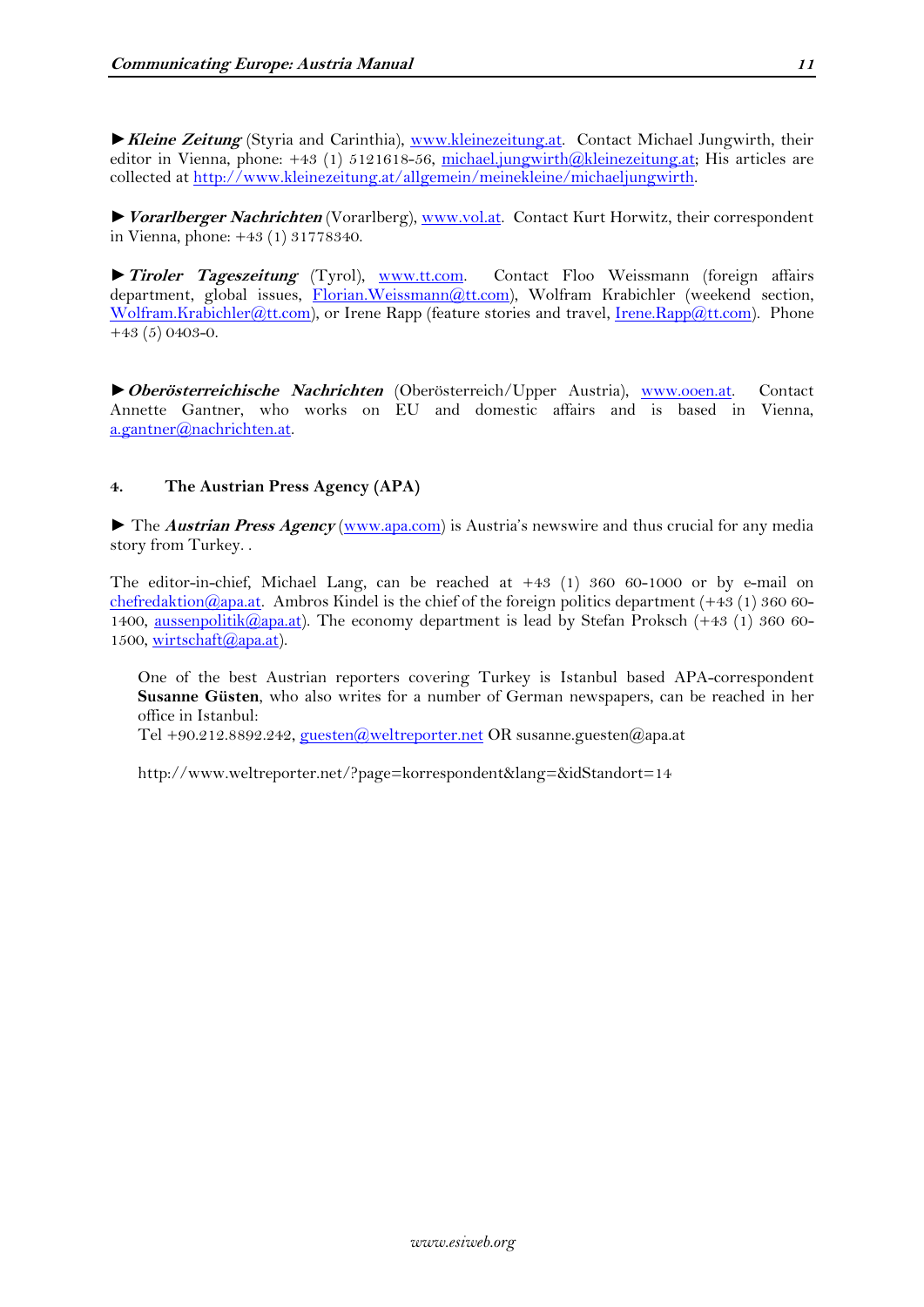# <span id="page-11-0"></span>**B. POLITICS**

This section gives an overview of the major governmental institutions and relevant political players in government, parliament and the political parties.

#### <span id="page-11-1"></span>**1. The Austrian President**



On 8 July 2004 the current Austrian President, Heinz Fischer, was sworn in before the Federal Assembly. Fischer was born on 9 October 1938 in Graz. In 1961 he was the top social democratic candidate for the student union elections. In the same year he completed his studies of law.

In 1964 he was co-opted into the Federal Party Board of the Austrian Socialist Party (SPÖ, later renamed Social Democratic Party), and in 1971 he was elected to the National Assembly and became one of the SPÖ's vice chairmen. From 1983 to 1987 he was federal Minister of Science and Research, before returning to parliament as chairman of the SPÖ parliamentary group. Between 1990 and 2002 he served as president of the National Council, before being nominated as a presidential candidate on 3 January 2004. He was elected with 52.39 percent of the votes on 25 April 2004 (his opponent was Benita Ferrero-Waldner, now European commissioner for external relations).

While the Austrian president is directly elected his powers are weaker than the powers of a president in a classical presidential system. While he appoints the federal chancellor and – at his or her suggestion – the members of the federal government, the federal president, in principle, commits himself to abide by the proposals made by the federal government. In principle, the federal president has the power to issue provisional law-amending ordinances (emergency decrees), serves as commander-in-chief of the Austrian armed forces and has the right to dissolve the National Assembly. However, these powers have been rarely used. Thomas Klestil, Fischer's predecessor, went further than most when the People's Party (ÖVP) under Wolfgang Schüssel wanted to form a national government with the Haider-dominated FPÖ: Klestil insisted on a statement of democratic principles from the new ÖVP/FPÖ coalition. He also refused to accept two proposed cabinet-level FPÖ ministers because of statements that had made that he decided were inappropriate for ministers in a democratic government.

See the webpage of the Federal President at: <http://www.hofburg.at/index.php?sid=48&s2id=0&language=en>

#### <span id="page-11-2"></span>**2. Government**

The governments of Austria after World War II were dominated by the Socialdemocratic Party (until 1991 called "socialist party") and the conservative People's Party.

From the post-war years until the 1980s, these two parties together had more than two thirds of the votes. During the past 20 years the Austrian political scene got more diversified, with the emergence of the Green Party in the 1980s and the rise of the Freedom Party (FPÖ) under Jörg Haider.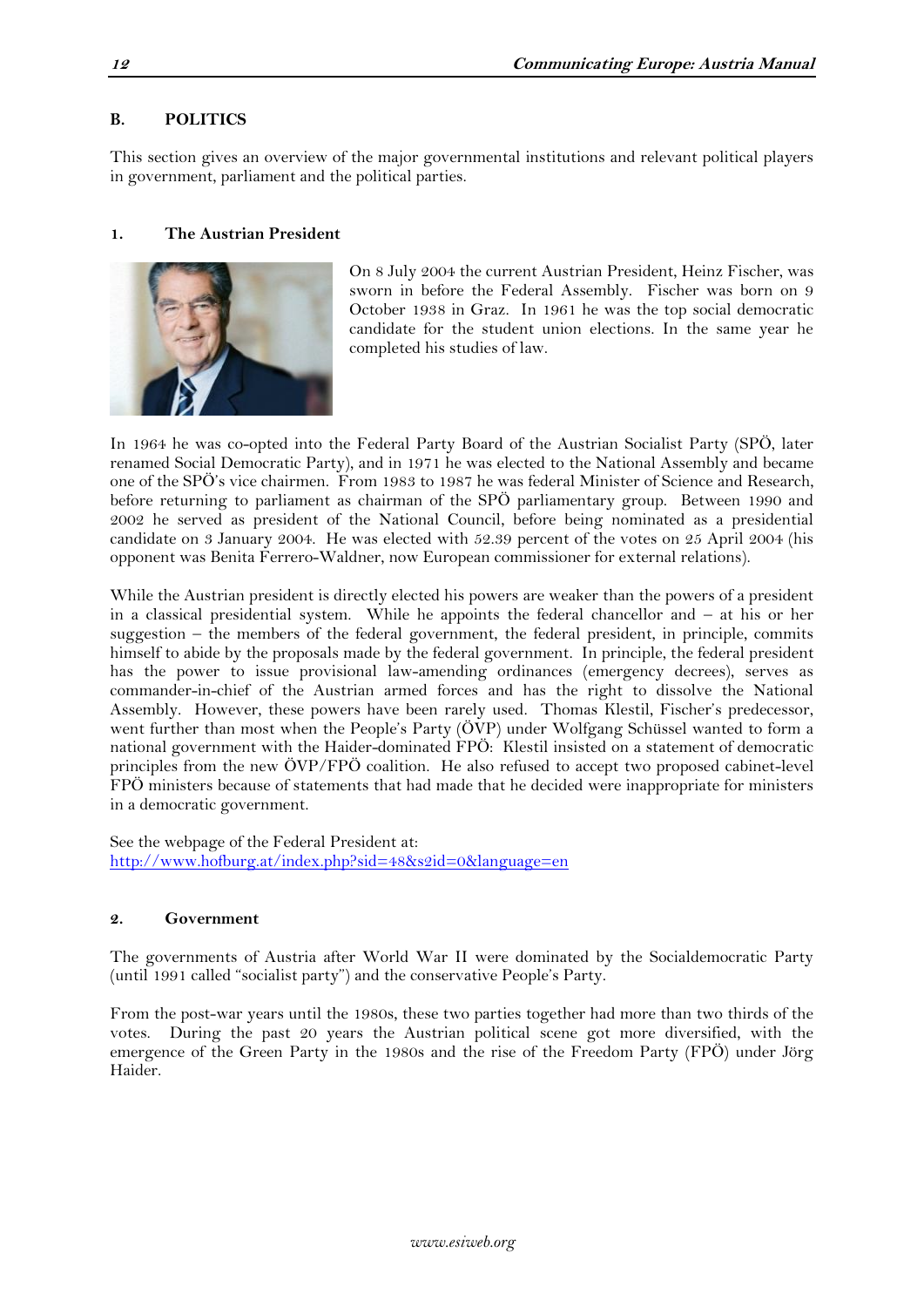

*Graph: Austria's governments after WWII*

The current government, a "grand coalition" between the Socialdemocrats and the People's Party, was sworn in on 2 December 2008:

#### **Federal Chancellor, Vice Chancellor and Federal Ministers**



Werner Faymann (SPO) Federal Chancellor



Michael Spindelegger (OVP) Vice Chancellor and Federal Minister for European and International Affairs



Gabriele Heinisch-Hosek (SPO) Federal Minister for Women, Media and Civil Service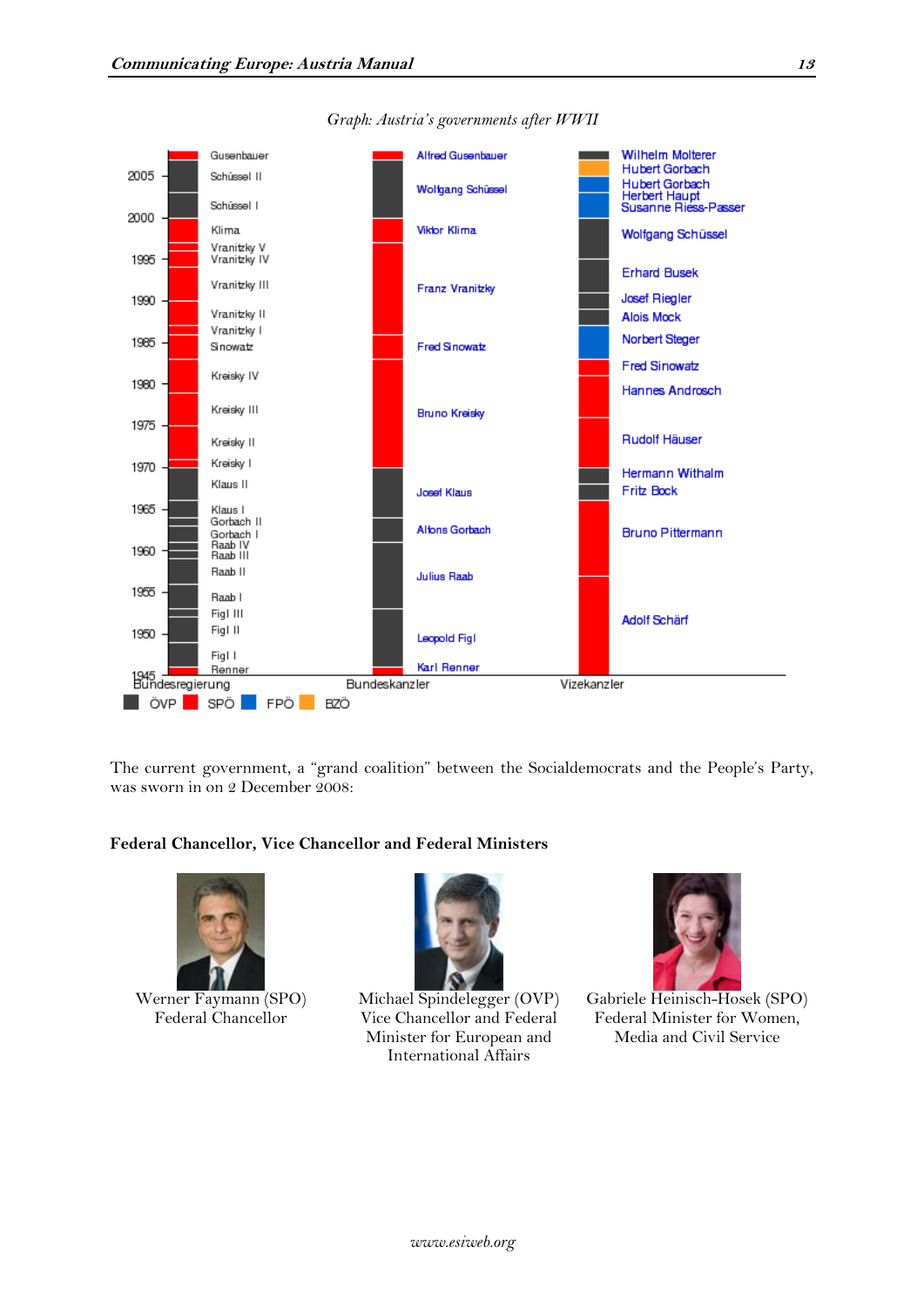

Rudolf Hundstorfer (SPO) Federal Minister for Employment, Social Issues and Consumer Protection



Norbert Darabos (SPO) Federal Minister of Defence



Reinhold Mitterlehner (OVP) Federal Minister for Economics and Labour



Claudia Schmied (SPO) Federal Minister for Education, Arts and Culture



Doris Bures (SPO) Federal Minister for Transportation, Innovation and Technology



Maria Fekter (OVP) Federal Minister for Finance



Alois Stöger (OVP) Federal Minister of Health



Johanna Mikl-Leitner (OVP) Federal Minister of Interior



Beatrix Karl (OVP) Federal Minister of Justice



Karlheinz Töchterle (OVP) Federal Minister of Science and Research

# **State secretaries**



Josef Ostermayer (SPO) State Secretary in the Federal Chancellery



Nikolaus Berlakovich (OVP) Federal Minister for Agriculture and Environment



Sebastian Kurz (OVP) State Secretary in the Federal Ministry for the Interior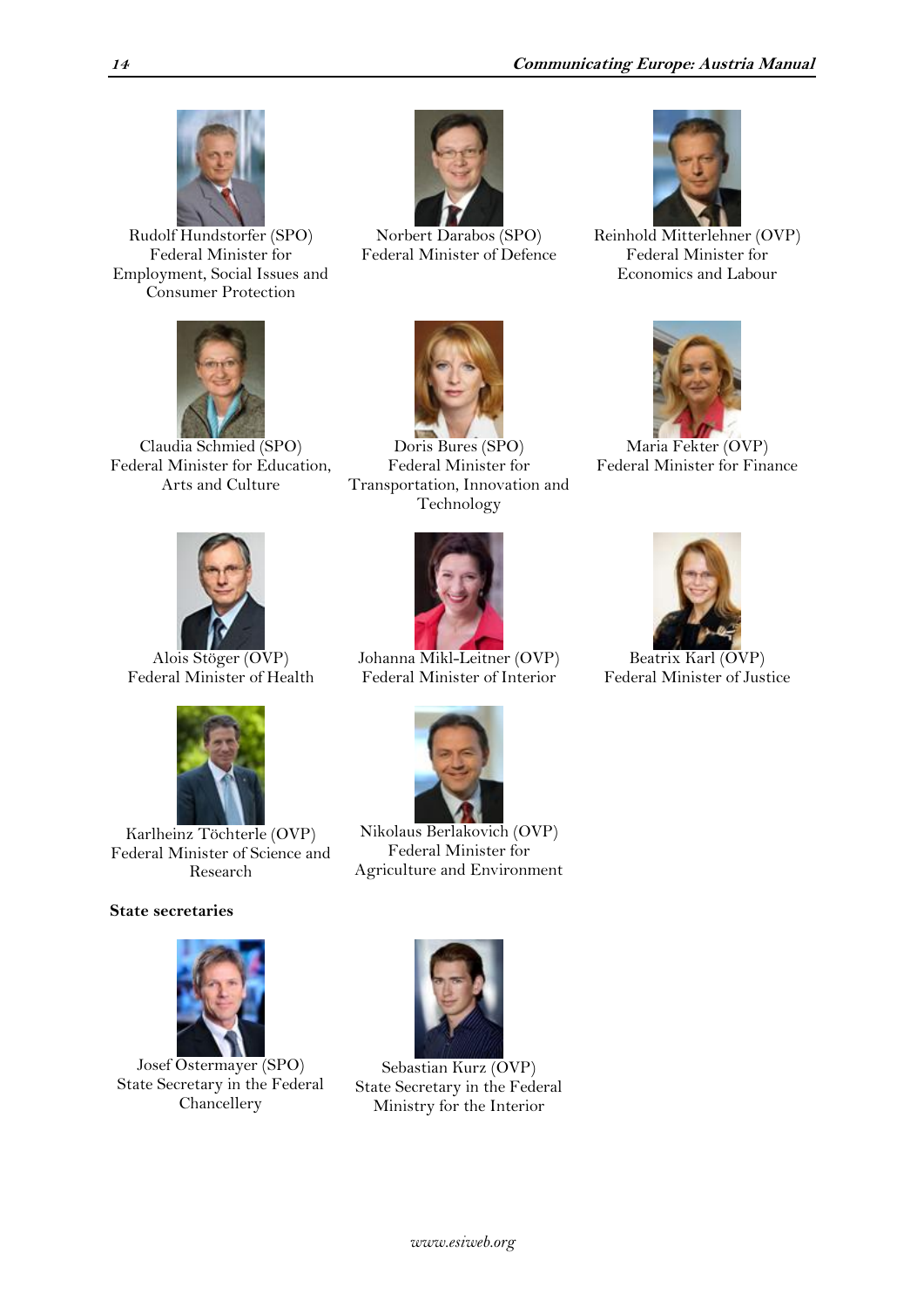

Wolfgang Waldner (OVP) State Secretary in the Federal Ministry for European and International Affairs



Andreas Schieder (SPO) State Secretary in the Federal Ministry of Finance

Here is a list of all ministries and state secretariats, with respective contact details:

#### **Federal Chancellery**

Federal Chancellor Werner Faymann Ballhausplatz 2 1014 Vienna Phone: +43 (1) 53115-0 [www.austria.gv.at](http://www.austria.gv.at/)

#### **Federal Ministry for European and International Affairs**

Vice Chancellor and Federal Minister Michael Spindelegger Minoritenplatz 8 1014 Vienna Phone: +43 (5) 01150-0 [http://www.bmeia.gv.at/view.php3?r\\_id=1&LNG=en&version=](http://www.bmeia.gv.at/view.php3?r_id=1&LNG=en&version)

#### **Federal Ministry of Finance**

Federal Minister Maria Fekter Hintere Zollamtsstraße 2b 1030 Vienna Phone: +43 (1) 51433-0 [http://english.bmf.gv.at](http://english.bmf.gv.at/)

#### **Federal Ministry for Agriculture, Forestry, Environment and Water Management**

Federal Minister Nikolaus Berlakovich Stubenring 1 1010 Vienna Phone: +43 (1) 71100-0 [www.bmlfuw.gv.at/en](http://www.bmlfuw.gv.at/en)

#### **Federal Ministry for Defence**

Federal Minister Norbert Darabos Roßauer Lände 1 1090 Vienna Phone: +43 (1) 5200-0 [www.bmlv.gv.at/english/index.shtml](http://www.bmlv.gv.at/english/index.shtml)

#### **Federal Ministry for Economics**

Federal Minister Reinhold Mitterlehner Stubenring 1 1010 Vienna Phone: +43 (1) 71100-0 [www.bmwa.gv.at/EN/](http://www.bmwa.gv.at/EN/)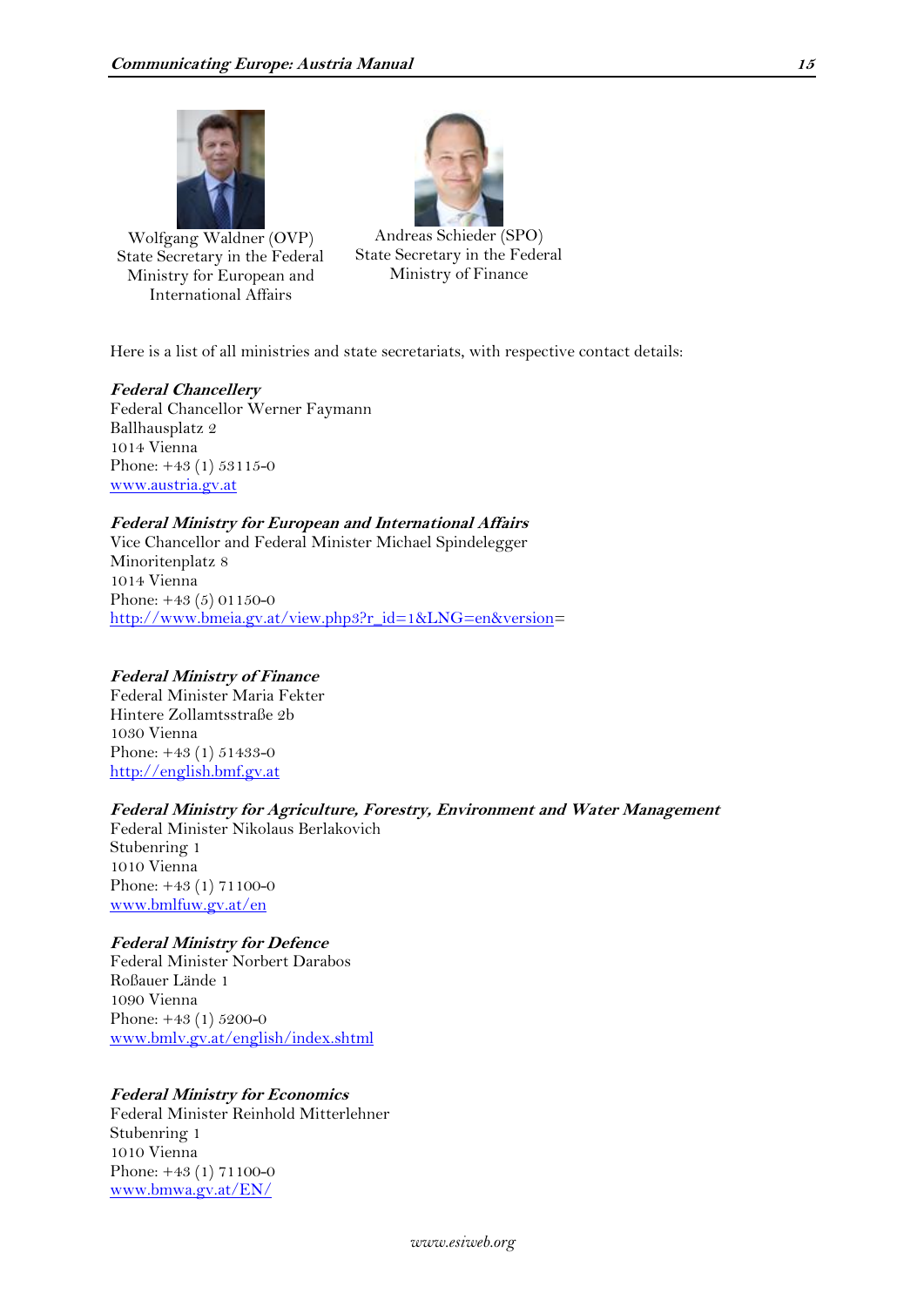**Federal Ministry for Education, Arts and Culture** Federal Minister Claudia Schmied Minoritenplatz 5 1014 Vienna Phone: +43 (1) 53120-0 <http://www.bmukk.gv.at/enfr/index.xml>

### **Federal Ministry for Transportation, Innovation and Technology**

Federal Minister Doris Bures Radetzkystrasse 2 1030 Vienna Phone: +43 (1) 71162-0 [www.bmvit.gv.at/en/index.html](http://www.bmvit.gv.at/en/index.html)

# **Federal Ministry for Health**

Federal Minister Alois Stöger Radetzkystrasse 2 1030 Vienna Phone: +43 (1) 71100-0 [www.bmg.gv.at](http://www.bmgfj.gv.at/)

# **Federal Ministry of the Interior**

Federal Minister Johanna Mikl-Leitner Herrengasse 7 1010 Vienna Phone: +43 (1) 53126-0 [www.bmi.gv.at](http://www.bmi.gv.at/)

# **Federal Ministry of Justice**

Federal Minister Beatrix Karl Museumstrasse 7 1070 Vienna Phone: +43 (1) 52152-0 <http://www.justiz.gv.at/EN/justiz/index.php?nav=14>

#### **Federal Ministry of Science and Research**

Federal Minister Karlheinz Töchterle Minoritenplatz 5 1014 Vienna Phone: +43 (1) 53120-0 http://www.bmwf.gv.at/home/

#### **Federal Ministry of Social Affairs and Consumer Protection**

Federal Minister Rudolf Hundstorfer Stubenring 1 1010 Vienna Phone: +43 (1) 71100-0 <http://www.bmsk.gv.at/cms/siteEN/>

#### **State Secretariat in the Federal Chancellery**

State Secretary Josef Ostermayer Ballhausplatz 1 1014 Vienna Phone: +43 (1) 53115-0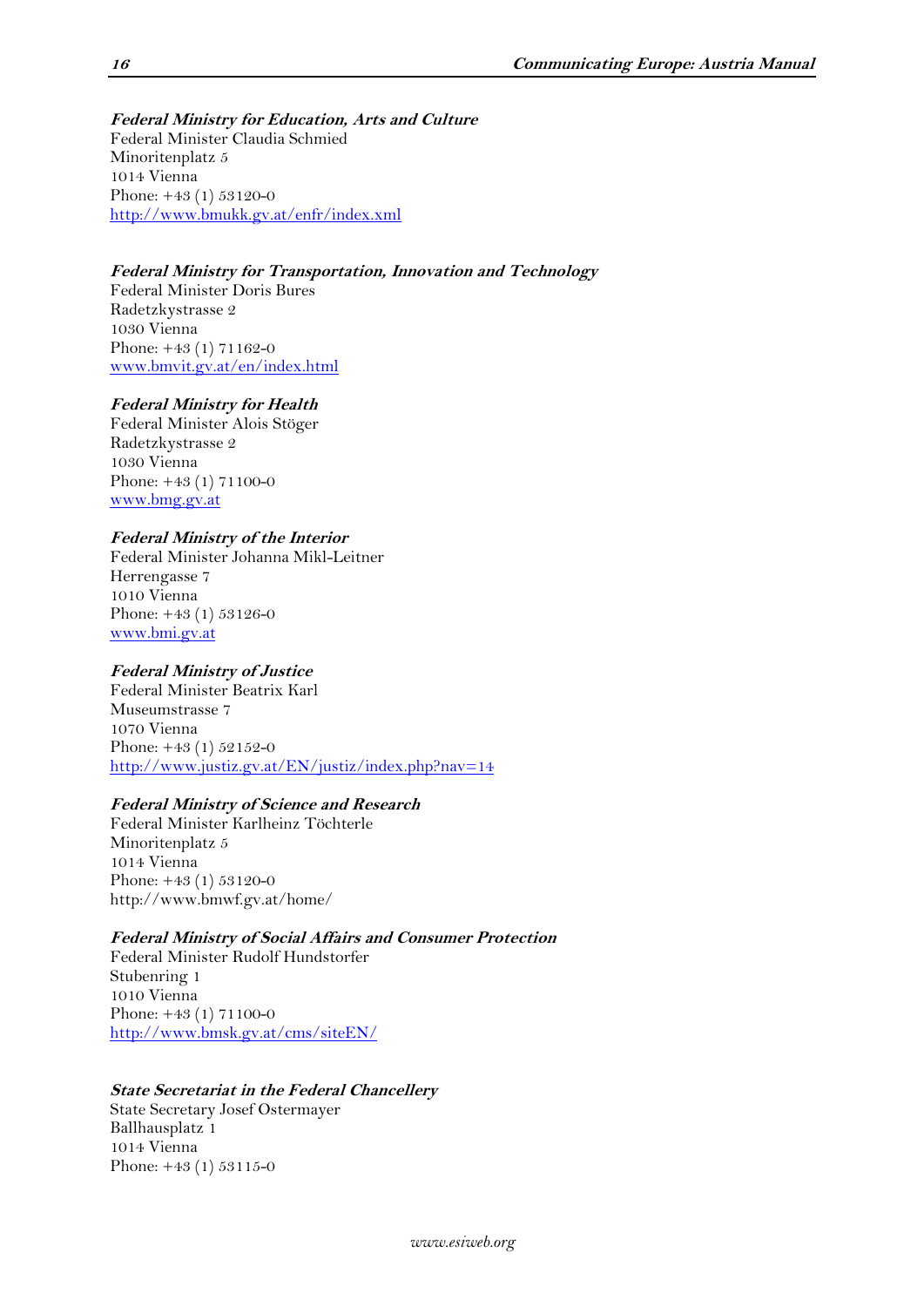# **State Secretariat in the Federal Ministry for European and International Affairs**

State Secretary Wolfgang Waldner Minoritenplatz 8 1014 Vienna Phone: +43 (5) 01150-0

### **State Secretariat in the Federal Ministry of Finance**

State Secretary Andreas Schieder Hintere Zollamtsstrasse 2b 1030 Vienna Phone: +43 (1) 51433-0

# **State Secretariat in the Federal Ministry for the Interior**

State Secretary Sebastian Kurz Herrengasse 7 1010 Vienna Phone: +43 (1) 53126-0

# <span id="page-16-0"></span>**3. Parliament and political parties**

The Austrian parliament is composed of two chambers: the National Council (*Nationalrat*) with 183 members directly elected in national elections for a four year mandate; and the Federal Council (*Bundesrat*) with 62 members which are elected by the parliaments of Austria's nine federal states (*Bundesländer*). The latter's terms of office are based on the legislative periods of their respective parliaments. Visit the parliament's website at:

[http://www.parlinkom.gv.at/portal/page?\\_pageid=607,78626&\\_dad=portal&\\_schema=PORTAL.](http://www.parlinkom.gv.at/portal/page?_pageid=607,78626&_dad=portal&_schema=PORTAL)

The National Council is by far the more important chamber. While the Federal council can veto most resolutions passed by the National Council, in which case the resolutions go back to the National Council to be dealt with again, the National Council can override the Federal Council's veto by activating a constitutional element called "Beharrungsbeschluss". The Federal Council can only prevent a bill from being passed if the respective bill would alter the competences of the federal states.

The last elections for the National Council took place on 28 September 2008. The results led to the following distribution of seats:

| Party                        | <b>Seats</b> | Share of votes |
|------------------------------|--------------|----------------|
| SPÖ (Socialdemocratic Party) | 57           | 29.3 %         |
| ÖVP (People's Party)         | 51           | 26,0%          |
| FPÖ (Freedom Party)          | 34           | $17.5\%$       |
| BZÖ                          | 21           | 10.7 %         |
| Grüne (Green Party)          | 20           | $10.4\%$       |
|                              |              |                |
|                              | 183          |                |
| Total                        |              |                |

*Table: Results of parliamentary elections (Nationalrat) held on 28 September 2008*

The National council has three presidents, usually distributed by the three strongest parties. Currently, the first president of the National Council (parliament speaker) is Barbara Prammer (SPÖ), the second president is Fritz Neugebauer (ÖVP) and the third one is Martin Graf (FPÖ).

<span id="page-16-1"></span>*3.1. Social Democratic Party – Sozialdemokratische Partei Österreichs (SPÖ)*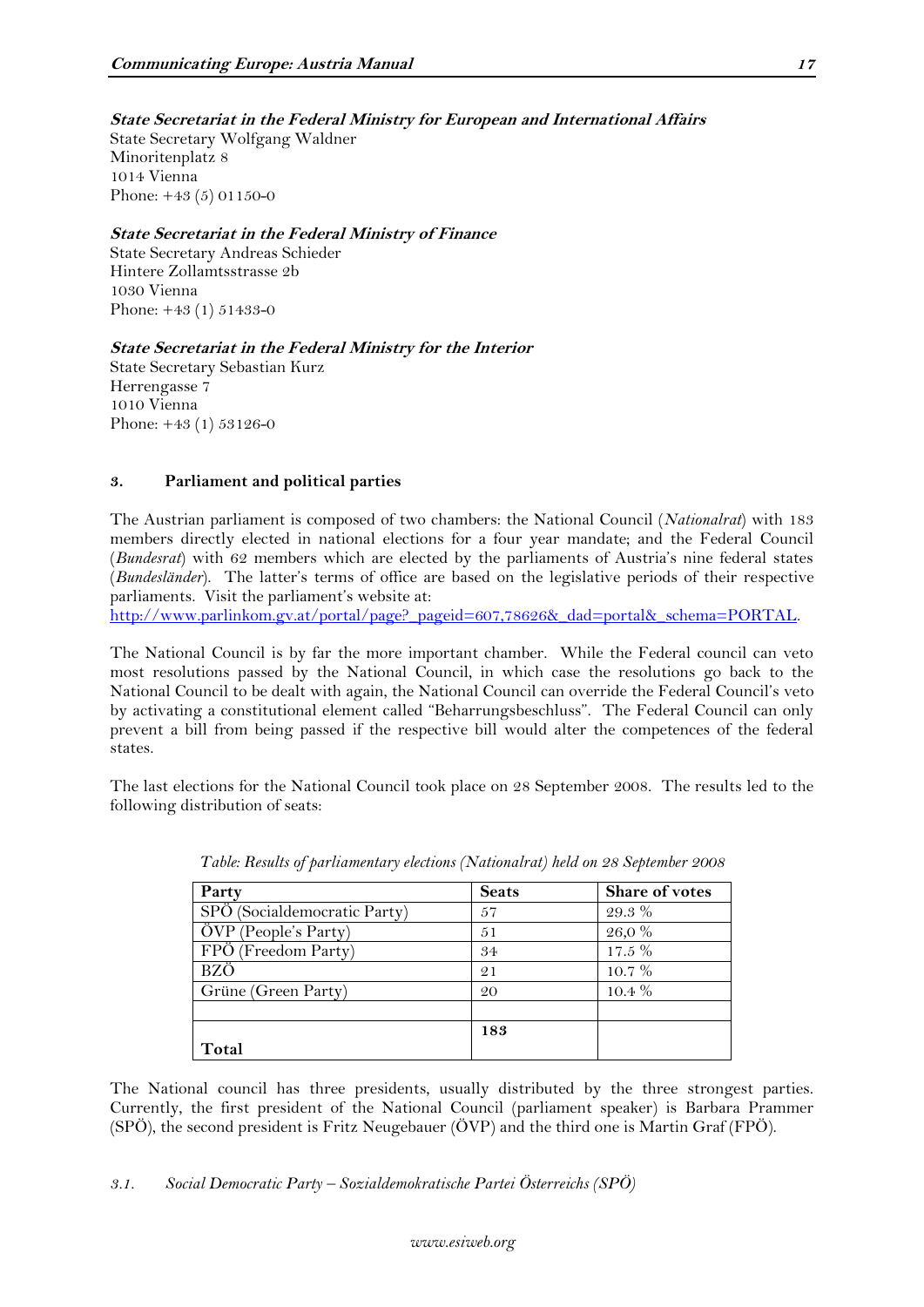

Together with the People's Party (ÖVP), the Socialdemocratic Party [\(www.spoe.at\)](http://www.spoe.at/) has dominated Austrian politics since World War II. After nearly seven years in opposition, the Socialdemocratic Party emerged victorious in the elections in October 2006, but had to digest the lowest result in its history in the elections 2008. Nevertheless the SPÖ formed a coalition government with the People's Party and appointed the chancellor, .

According to the coalition agreement,, the SPÖ - in addition to the federal chancellor - holds six minister posts and three state secretaries (whereas the ÖVP took the positions of vice-chancellor, at the same time finance minister, six additional ministers and three state secretaries). The SPÖ has the following positions in the current government:

- o Werner Faymann, Federal Chancellor
- o Doris Bures, Federal Minister for Transport, Innovation and Technology
- o Norbert Darabos, Federal Minister of Defence
- o Claudia Schmied, Federal Minister for Education, Arts and Culture
- o Rudolf Hundstorfer, Federal Minister for Employment, Social Issues and Consumer Protection
- o Andreas Schieder, State Secretary in the Federal Ministry of Finance
- o Josef Ostermayer, State Secretary in the Federal Chancellery

In Parliament the rapporteurs on the following issues are interesting and important for issues related to the Western Balkans.



*Foreign Policy and Europe:* [Christine Muttonen](http://www.spoe.at/page.php?P=103536) Phone: +43 (1) 40110-3660 E-mail[: christine.muttonen@spoe.at](mailto:christine.muttonen@spoe.at) Homepage: http://www.parlament.gv.at/WWER/PAD\_08179/



*Integration:* [Angela Lueger](http://www.spoe.at/page.php?P=102308) Phone: +43 (1) 31316-83603 E-Mail: [angela.lueger@parlament.gv.at](mailto:angela.lueger@parlament.gv.at) Homepage: http://www.parlament.gv.at/WWER/PAD\_22449/index.shtml



*Economy:* [Christoph Matznetter](http://www.spoe.at/page.php?P=100314) Phone: +43 1/40110-3471 E-mail[: christoph.matznetter@spoe.at](mailto:christoph.matznetter@spoe.at)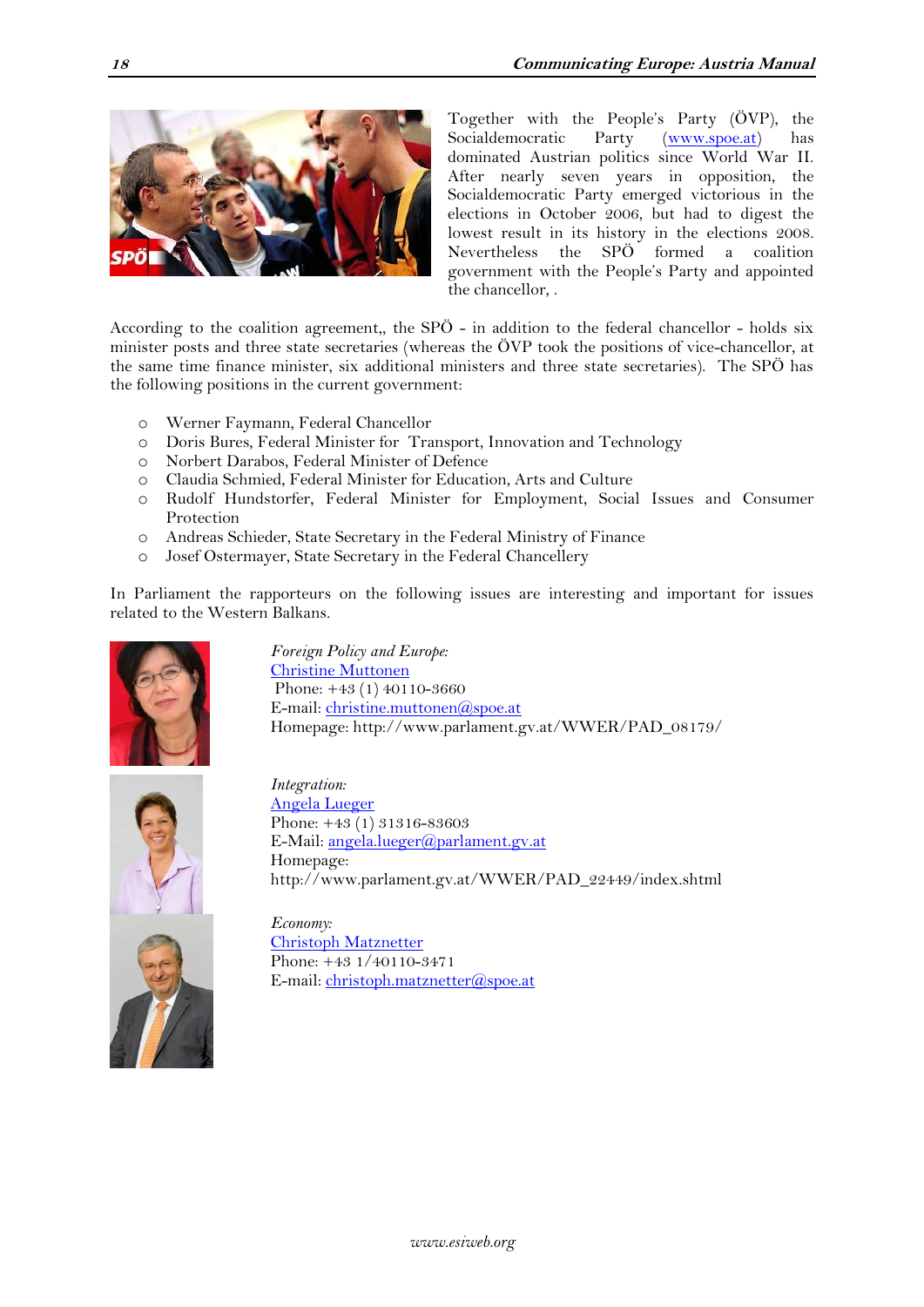

*Human Rights, Minorities* [Franz Kirchgatterer](http://www.spoe.at/online/page.php?P=101096) Phone: +43 7242/46796-15 Cell: +43 650/4872547, eMail: [franz.kirchgatterer@liwest.at](mailto:franz.kirchgatterer@liwest.at)

#### <span id="page-18-0"></span>*3.2. Austrian People's Party – Österreichische Volkspartei (ÖVP)*



The Austrian People's Party ([www.oevp.at\)](http://www.oevp.at/) has been continuously in power (as junior or senior partner in a coalition government) since 1987. After two "grand coalition" governments (as the coalitions between the two major parties are called) as junior

partner, the ÖVP led two governments (in coalition with the Freedom Party, and since April 2005 onwards, together with both the Freedom Party and its offshoot BZÖ). After losing the October 2006 elections with a narrow margin to the Socialdemocrats, these two parties formed another "grand coalition". After only two years in power this coalition collapsed, only to be followed by another grand coalition in 2008. The ÖVP had to appoint a new team of ministers after Josef Pröll had to step down as a vice chancellor due to bad health in spring 2011. In October 2011, the team of ÖVP-ministers looked like that:

- o Michael Spindelegger, Vice Chancellor and Federal Minister of European and International Affairs
- o Reinhold Mitterlehner, Federal Minister for Economic Affairs and Labour
- o Maria Fekter, Federal Minister for Finance
- o Johanna Mikl-Leitner, Federal Minister of Interior
- o Beatrix Karl, Federal Minister of Justice
- o Nikolaus Berlakovic, Federal Minister for Agriculture, Forestry, Environment and Water Management
- o Karlheinz Töchterle, Federal Minister for Science and Research
- o Alois Stöger, Federal Minister for Health
- o Sebastian Kurz, State Secretary for Integration in the Federal Ministry of Interior
- o Wolfgang Waldner, State Secretary for Foreign Affairs

Wolfgang Schüssel, the former Chancellor, was replaced as the leader of the People's Party parliamentary group in 2008 by Karlheinz Kopf [\(karlheinz.kopf@oevpklub.at\)](mailto:karlheinz.kopf@oevpklub.at). When Schüssel retired in September 2011, Reinhold Lopatka succeeded him as the People's Party's Europe rapporteur.

Further key functions in the party are held by Hannes Missethon who is the General Secretary (*Generalsekretär*, +43 (1) 401 26-321, [hannes.missethon@oevp.at\)](mailto:hannes.missethon@oevp.at) and by Martin Falb, the club director (*Klubdirektor*, [martin.falb@oevpklub.at\)](mailto:martin.falb@oevpklub.at)

In parliament, the ÖVP has 51 seats, including the following rapporteurs on key issues:



*Foreign Policy and Europe:* Reinhold Lopatka E-mail: [reinhold.lopatka@oevp.at](mailto:wolfgang.schuessel@oevp.at) Homepage:<http://www.oevp.at/oevp/klub/index.aspx?pageid=2321>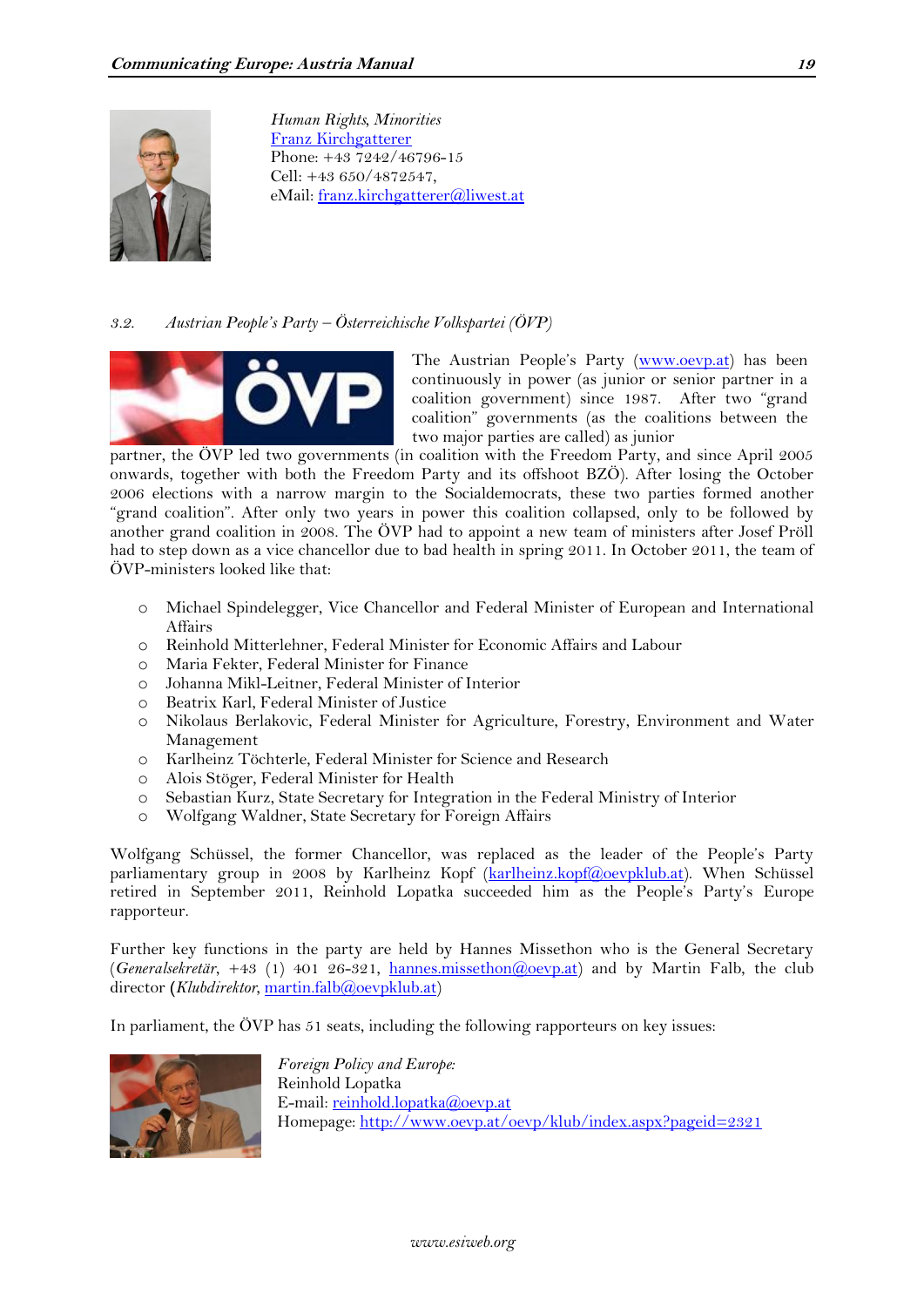

*Security:*

Hannes Missethon E-mail: [hannes.missethon@oevp.at](mailto:hannes.missethon@oevp.at)

and

Günter Kößl E-mail: [guenter.koessl@oevp.at](mailto:guenter.koessl@oevp.at) Homepage: [www.koessl.at](http://www.koessl.at/)



*Human Rights:* Wolfgang Großruck E-mail: [wolfgang.grossruck@oevp.at](mailto:wolfgang.grossruck@oevp.at)

*Minorities:*  Silvia Fuhrmann E-mail: [silvia.fuhrmann@oevp.at](mailto:franz.kirchgatterer@liwest.at)

# <span id="page-19-0"></span>*3.3. "Die Grünen" (Green Party)*

The Green Party [\(www.gruene.at](http://www.gruene.at/) – also in English and "vas jezik") was founded in 1986, when the conservative "United Greens of Austria" (Vereinte Grüne Österreichs – VGÖ) merged with the more progressive "Alternative List Austria" (Alternative Liste Österreich – ALÖ), both founded in 1982. Since 1993 the official name of the party is "The Greens – The Green Alternative (Greens)" [Die Grünen – Die Grüne Alternative (Grüne)].

Since 1986 the Greens are represented in the parliament. They could improve their results considerably both in 2002 when then came close to 10 percent of the vote (9.47%) and then in 2006, when they achieved their best ever result with 11.05 percent, leaving for the first time – if only for a tiny margin – the Freedom party. However, after the elections in 2008 the Greens fell back to  $5<sup>th</sup>$ place, achieving 10,43 percent and 20 mandates in the parliament. The leader of the Green Party on a federal level is Eva Glawischnig, who succeeded Alexander Van der Bellen in 2008.

Since the elections 2010 in Vienna, the Greens are junior partner in a coalition with the Social Democrats. Local party leader Maria Vassliakou [\(maria.vassilakou@gruene.at\)](mailto:maria.vassilakou@gruene.at) serves as a vice major.

Some of their contacts in parliament on SEE-and Turkey related topics are listed below.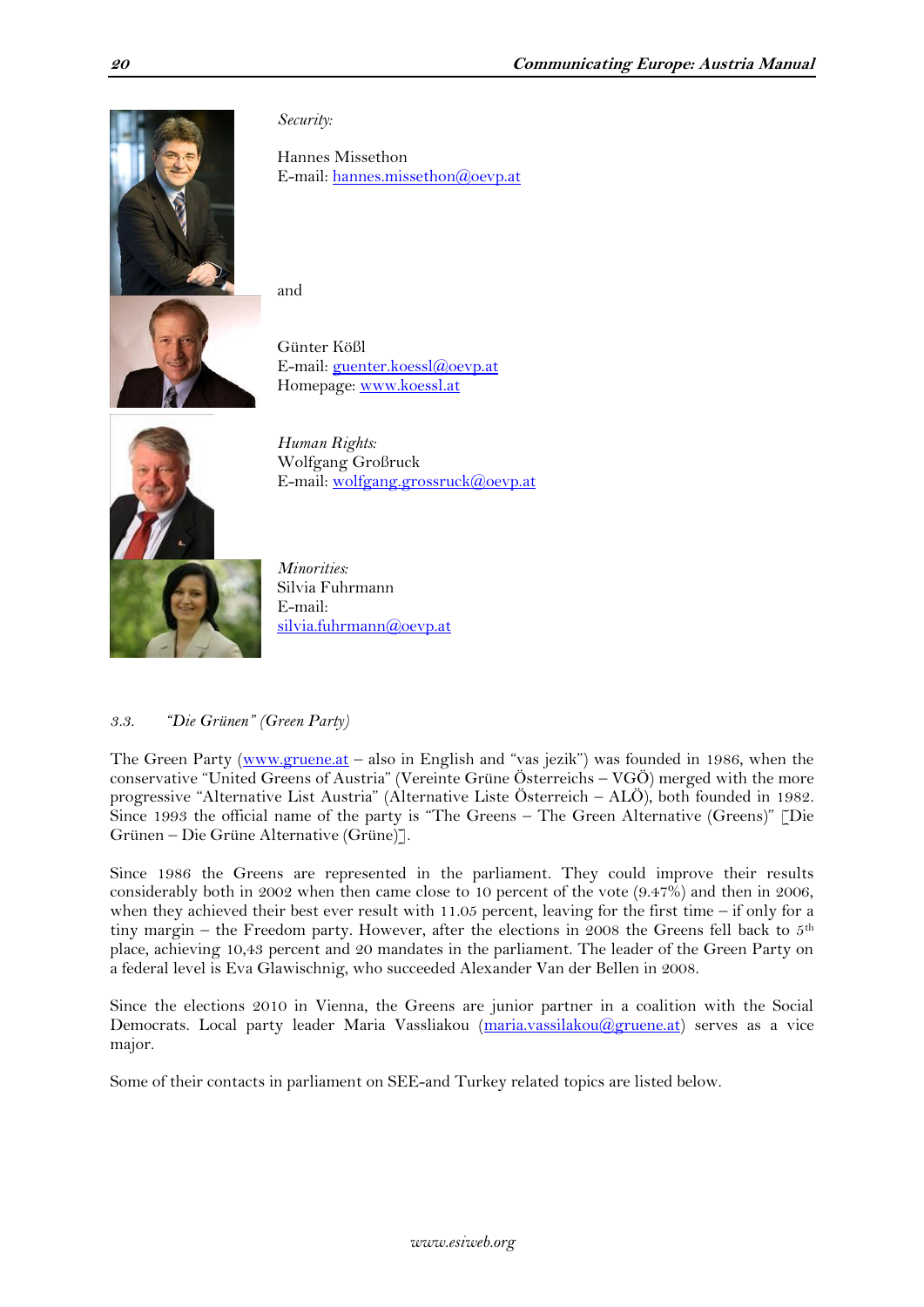

*Foreign Policy and development:* Ulrike Lunacek E-mail: [ulrike.lunacek@gruene.at](mailto:ulrike.lunacek@gruene.at) Homepage: [www.dielunacek.at](http://www.dielunacek.at/)

*Peace and Security:* Peter Pilz E-mail: [pilz@gruene.at](mailto:pilz@gruene.at) Homepage: [www.peterpilz.at](http://www.peterpilz.at/)

*Human Rights:* Brigid Weinzinger E-mail: [brigid.weinzinger@gruene.at](mailto:brigid.weinzinger@gruene.at)

*Minorities:*  Wolfgang Zinggl  $E$ -mail: [wolfgang.zinggl@gruene.at](mailto:wolfgang.zinggl@gruene.at) Homepage: [www.wolfgangzinggl.at](http://www.wolfgangzinggl.at/)

Their "Europe co-ordinator" is Peter Steyrer, to be contacted at: [peter.steyrer@gruene.at,](mailto:peter.steyrer@gruene.at) phone: +43 (1) 40 110-6704.

# <span id="page-20-0"></span>*3.4. Die Freiheitliche Partei Österreichs (FPÖ)*

The party of Jörg Haider made international news when at the national elections on 3 October 1999 it scored 26.91 percent of the vote and came in second, 415 votes ahead of the People's Party, which for the first time in its history was not among the two strongest parties.

Eventually People's Party leader Wolfgang Schüssel abandoned coalition negotiations with the Socialdemocrats to form a government with Haider's Freedom Party. This met strong criticism both from parts of the Austrian population as well as internationally. Israel withdrew its ambassador and the EU member states restricted contact to the Austrian government to the working level.

Eventually, Schüssel's ÖVP would emerge strengthened from this experience, while the freedom party's representation imploded to 10.01 percent. The People's party which had come third after the Freedom Party in the preceding elections could in 2002 attract more then 4 times as many votes as the Freedom Party and become, for the first time since 1970, Austria's political number one.

After unsuccessful negotiations with the SPÖ and the Greens, Schüssel's ÖVP continued its coalition government with a heavily weakened Freedom Party. The latter split in spring 2005, with Haider and most government members founding a new party, the BZÖ (see below).

In 2006, the new party leader of the Freedom Party, HC Strache, managed to attract 11.03% of the vote, more than in the previous elections and clearly defeating his BZÖ rivals. In 2008, the FPÖ managed to attract 17,5 percent of the voters, now holding 34 mandates in the National Council.

The party operates on an anti-EU, anti-enlargement platform. Many of its messages are hostile to emigrants and minorities.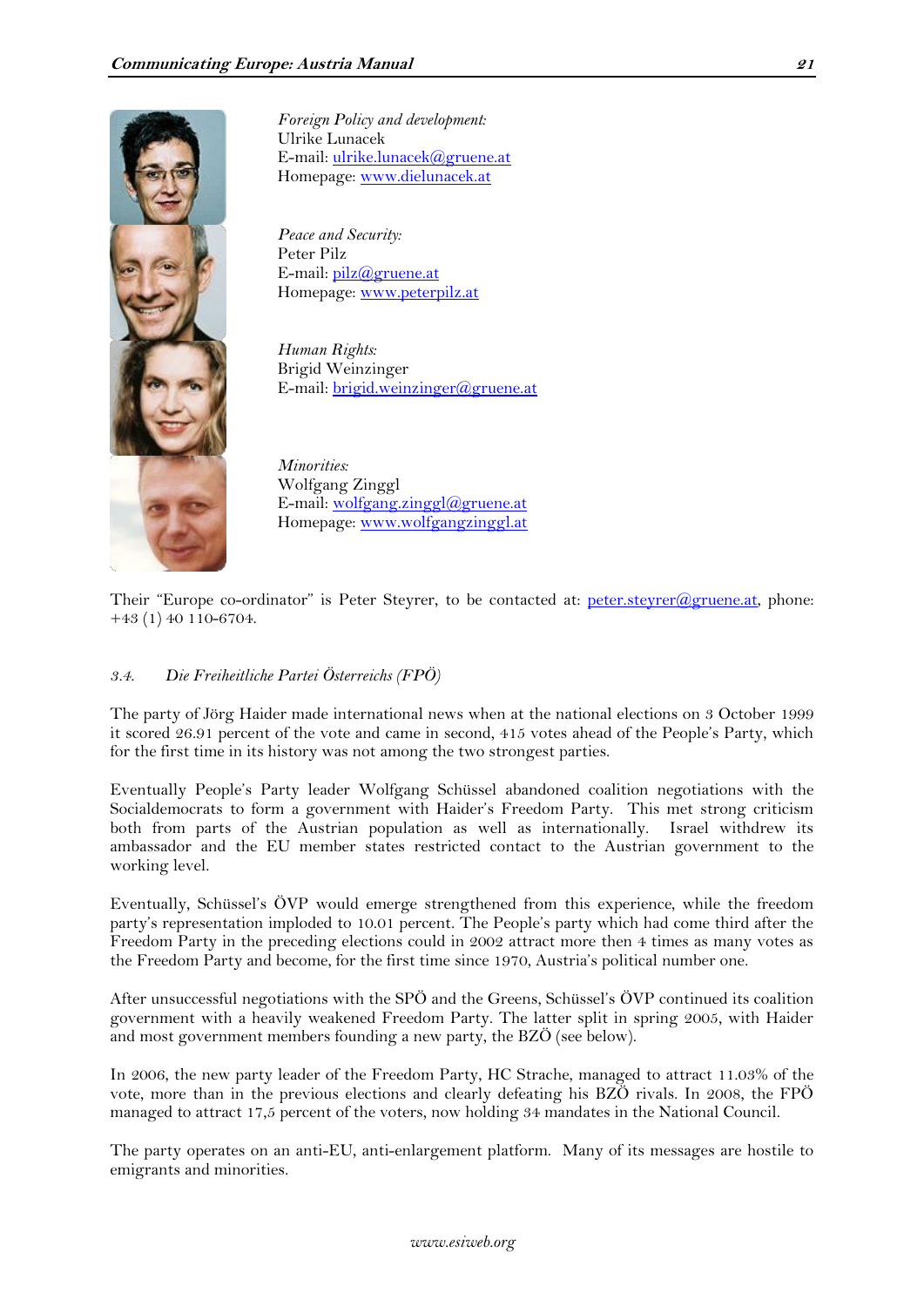Visit their website at [www.fpoe.at](http://www.fpoe.at/) (only in German) or contact the head of the party, Heinz-Christian Strache, at: phone +43 (1) 512 3535-0, [hcstrache@fpoe.at,](mailto:hcstrache@fpoe.at) [www.hcstrache.at.](http://www.hcstrache.at/) In parliament, their foreign policy and human rights person is Wendelin Mölzer, phone +43 (1) 40 110-7012, [wendelin.moelzer@fpoe.at.](mailto:wendelin.moelzer@fpoe.at)

# <span id="page-21-0"></span>*3.5. Bündnis Zukunft Österreic[h \(BZÖ\)](http://www.ots.at/liste.php?q=(EMITTENT=FP%D6+Bundesparteileitung))*

This splinter party of the Freedom Party was formed by Jörg Haider after strong fights inside the party in April 2005. Haider, back then still governor of the Austrian federal state of Carinthia, did not contest the national elections in 2006, but the party's main candidate was Peter Westenthaler [\(peter.westenthaler@parlament.gv.at](mailto:peter.westenthaler@parlament.gv.at)). The "Alliance Future Austria" (Bündnis Zukunft Österreich) just passed the threshold. At the national elections in 2008, the BZÖ achieved 10,7 percent, now holding 17 mandates in the National Council of the Austrian parliament.

Despite taking up a more liberal course after Jörg Haider's death in 2008, the BZÖ, like the Freedom Party, is EU-critical, anti-enlargement and has strong xenophobic tendencies. Visit the alliance's webpage (only in German) at: [www.bzoe.at.](http://www.bzoe.at/)

# <span id="page-21-1"></span>**5. Party affiliated organisations**

► Similar to the German political parties, all Austrian political parties run their own endowments and affiliated cultural organizations. These are engaged – beside other activities – in exchange and co-operation activities with politically similarly oriented parties abroad, they organise seminars, content debates, panel discussions, sometimes fact-finding missions to South Eastern Europe and other activities. The green party's endowment, for example, has repeatedly organised visits to SEE for its parliamentarians and other party staff.

The endowment of the Austrian People's Party (ÖVP): [www.modernpolitics.at](http://www.modernpolitics.at/) The endowment of the social democrats (SPÖ): [www.renner-institut.at](http://www.renner-institut.at/) The endowment of the opposition Greens:<http://www.gruene.at/bildungswerkstatt/> (The two right-wing opposition parties do not run such kinds of endowments.)

► Young people's platforms are usually to be found in the orbit of their educational institutions. Both at school and university level, representations are democratically elected and – in the case of universities – are to be understood as mirror "governments" of the national political system. These representations and their political factions serve as recruitment sources for Austria's political landscape and they are interested to be engaged on a more international level, e.g. via fact-finding missions, exchange opportunities, or symposia in SEE.

For the (democratically elected) national university student representation contact the *Bundesvertretung der Österreichischen HochschülerInnenschaft* Taubstummengasse 7-9, 4. Stock 1040 Wien, Austria Phone: +43 (1) 310 88 80-0 E-mail: [oeh@oeh.ac.at](mailto:oeh@oeh.ac.at) 

Chair: Janine Wulz (GRAS), president, Angelika Gruber (VSStÖ), 2nd president, Martin Schott, to be contacted under [janine.wulz@oeh.ac.at,](mailto:hartwig.brandl@oeh.ac.at) [angelika.gruber@oeh.ac.at](mailto:lisa.schindler@oeh.ac.at) and [martin.schott@oeh.ac.at.](mailto:verena.czaby@oeh.ac.at)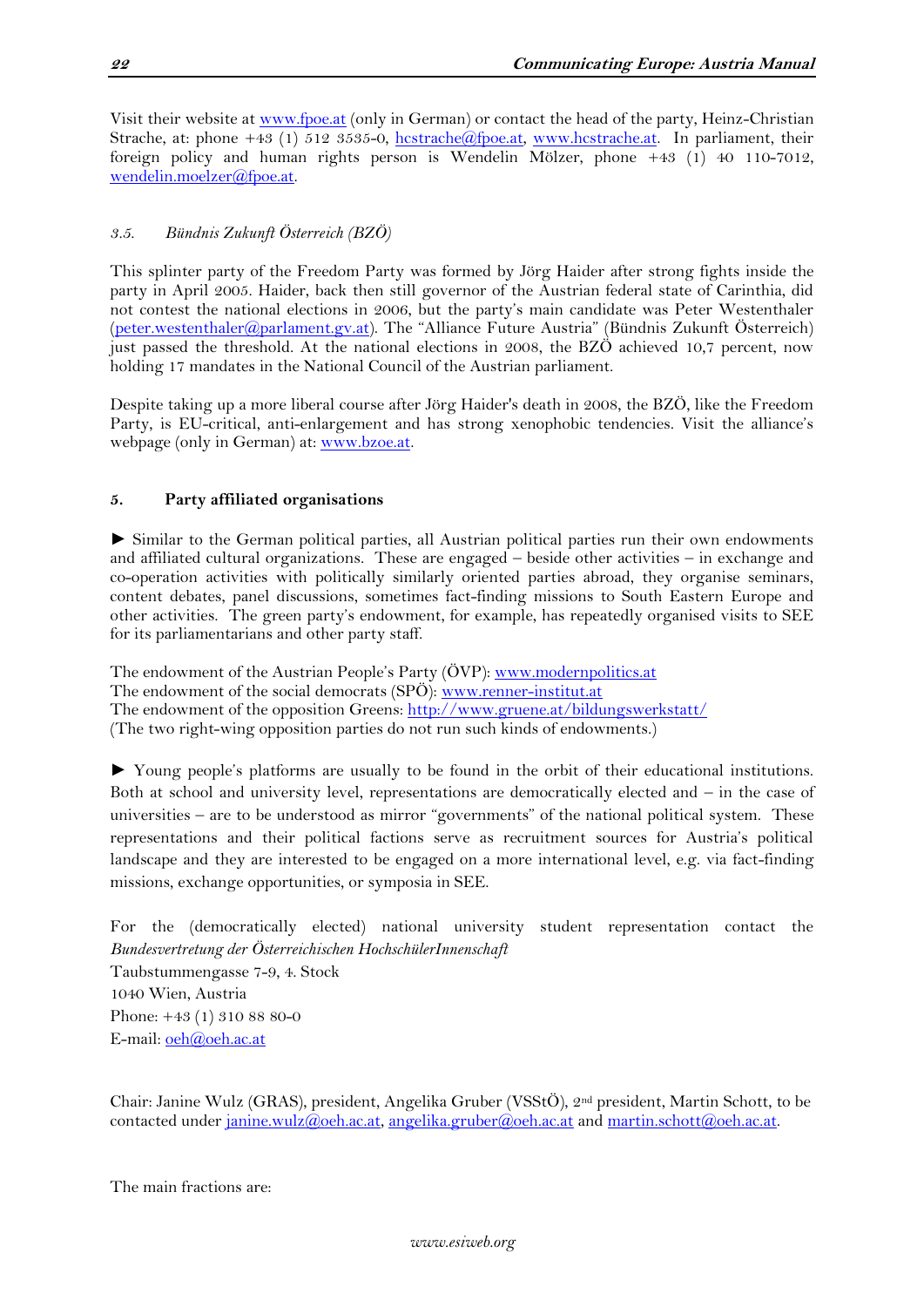► GRAS – Grüne & Alternative StundentInnen *(affiliated with the Green party)*  Lindengasse 40 1070 Wien, Austria Phone: +43 (1) 52125-215 E-Mail: [gras@gras.at](http://us.f513.mail.yahoo.com/ym/Compose?To=gras@gras.at&YY=37202&y5beta=yes&y5beta=yes&order=down&sort=date&pos=0&view=a&head=b)

► Verband sozialistischer StudentInnen Österreichs *("Socialist students", affiliated with the social democrats, SPÖ)* Amtshausgasse 4 1050 Wien, Austria Phone: +43 (1) 526 89 86 E-mail: [vsstoe@vsstoe.at](http://us.f513.mail.yahoo.com/ym/Compose?To=vsstoe@vsstoe.at&YY=37202&y5beta=yes&y5beta=yes&order=down&sort=date&pos=0&view=a&head=b)

► Aktionsgemeinschaft *(affiliated with the People's party – ÖVP)* Piaristengasse 16/6 1080 Wien, Austria Phone: +43 (1) 402 25 66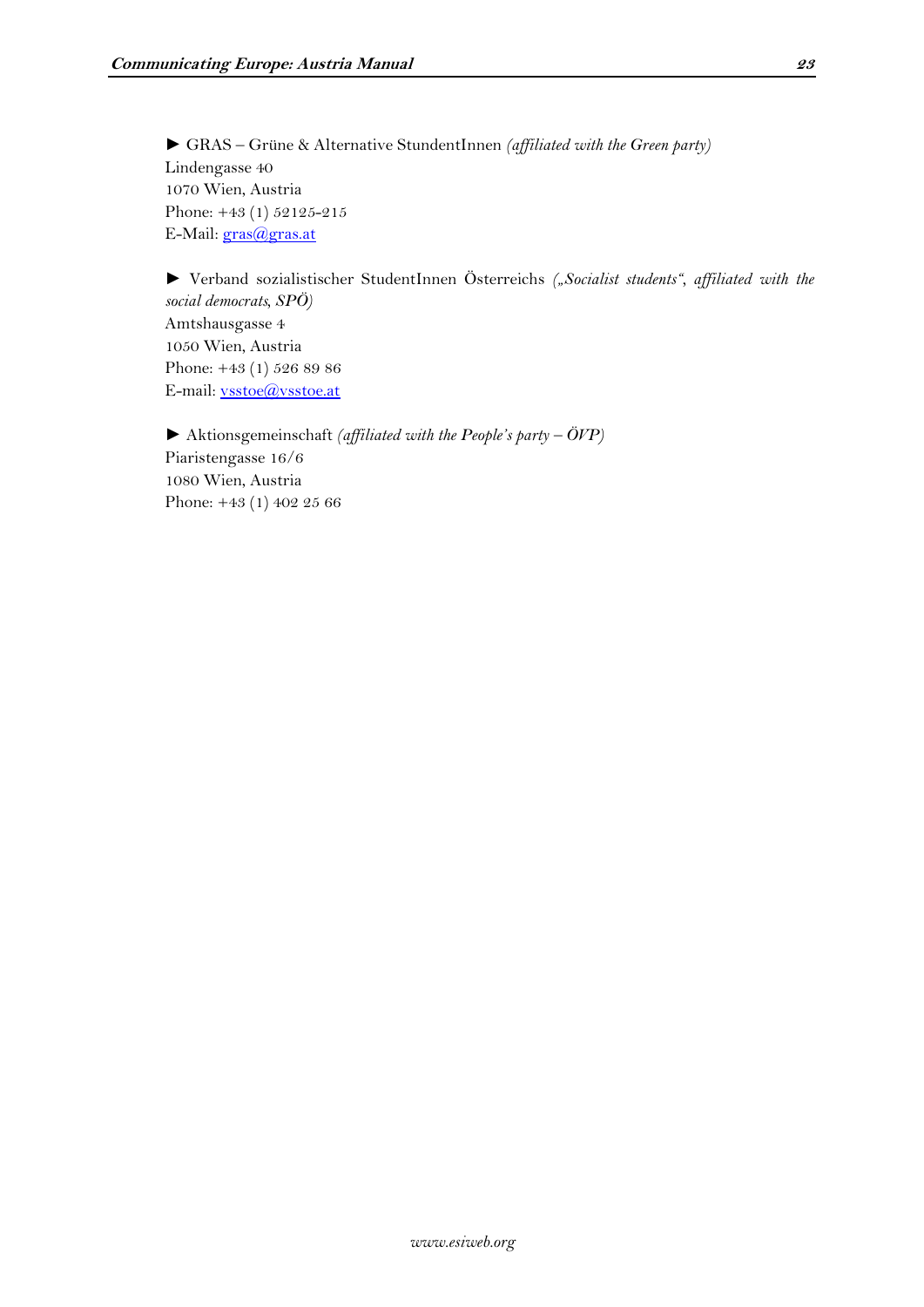### <span id="page-23-0"></span>**C. BUSINESS, CIVIL SOCIETY AND ACADEMIA**

#### <span id="page-23-1"></span>**1. Business**

Austria's so-called "social partners" (*Sozialpartner*) are key pillars of the country's political economy. This corporate system brought social peace and made a contribution to one of the most developed welfare states in the world. Socialist governments used the huge sector of state-owned industries as a Keynesian tool to secure high employment. While the corporate system has changed a lot in recent years the key institutions still remain highly influential and have traditionally forged consensus with the state via the platform of the social partnership (*Sozialpartnerschaft*). This policy-making institution has never been part of the Austrian constitution and included economic interest groups organised to represent employers, employees, or agriculture. During the past 15 years, both social mobility and European and international developments have brought change: Austria has opened up economically, politically, and socially. External economic actors are best advised to contact the Austrian Chamber of Commerce and their foreign trade offices.

#### <span id="page-23-2"></span>*1.1. The Vereinigung Österreichischer Industrieller – Federation of Austrian Industry*

Austria's big industry is grouped in the **Federation of Austrian Industry** [\(www.voei.at\)](http://www.voei.at/) or *Industriellenvereinigung* (IV). In contrast to the WKÖ or the ÖGB (see below), the IV is less interested in the quantity of members for effective lobbying, but rather, in their financial power.

The IV's positions on Austria's external relations and foreign investment priorities are a strong influence in political decision-making, also because the IV is the only corporatist organisation which openly, and legally, finances political parties. Membership is voluntary. Either firms or individuals can become members. Contact the IV at  $iv$ .office@iv-net.at. The contact person for South Eastern Europe and Turkey is Michael Löwy, the head of the international relations department, [m.loewy@iv-net.at](mailto:m.loewy@iv-net.at) . The secretary general of the IV is Mag. Christoph Neumayer, IV's Vice secretary general is Mr. Peter Koren. IV's. The IV spokesperson is Mr. Draschtak, Tl. +43 (1) 7113 523-05. The IV has approximately 2,000 members. These are Austria's large enterprises including the Austrian mineral oil firm OMV, which has become involved in FDI in SEE.

#### <span id="page-23-3"></span>*1.2. The Wirtschaftskammer Österreich (WKÖ) – Chamber of Commerce*

The **Wirtschaftskammer Österreich** [\(www.wko.at\)](http://www.wko.at/) is the compulsory lobbying and representative organisation for small and medium enterprises in Austria. It has, just like the Chamber of Labour and the Chamber of Agriculture, its existence enshrined in the Austrian constitution and its legal status is semi-public. The WKO has large offices in Austria's provinces and is a much more public organisation than the IV. It organises public events and panel discussions, also with foreign politicians and thinkers. The organisation has traditionally been very close to the Austrian People's Party (ÖVP) and has been an influential player in the "social partnership" (*Sozialpartnerschaft*), the corporatist organisation of capital and labour interests. Today, 53% of the WKO's members are oneperson enterprises.

The international trade section of Austria's Chamber of Commerce promotes Austrian economic relations with and exports to South Eastern Europe and Turkey. Traditionally it has adopted an enlargement friendly point of view and has highlighted the opportunities of prospering markets in the Eastern markets and in Turkey. Due to the way Austrian corporatism is organised, membership at the chamber of economics is compulsory for any entrepreneur. Therefore, the chamber's South Eastern Europe desk is Austria's key hub for SMEs interested in the SEE market. The Vienna office has also been organising a steady flow of public information sessions, panel discussions, and events on SEE. The director of the EU-coordination department, Christian Mandl, is keen to include civil society actors and academics in those events. Christian Mandl is also a vice-president at the Austrian Society for European Politics and active promoting EU topics through direct dialogue.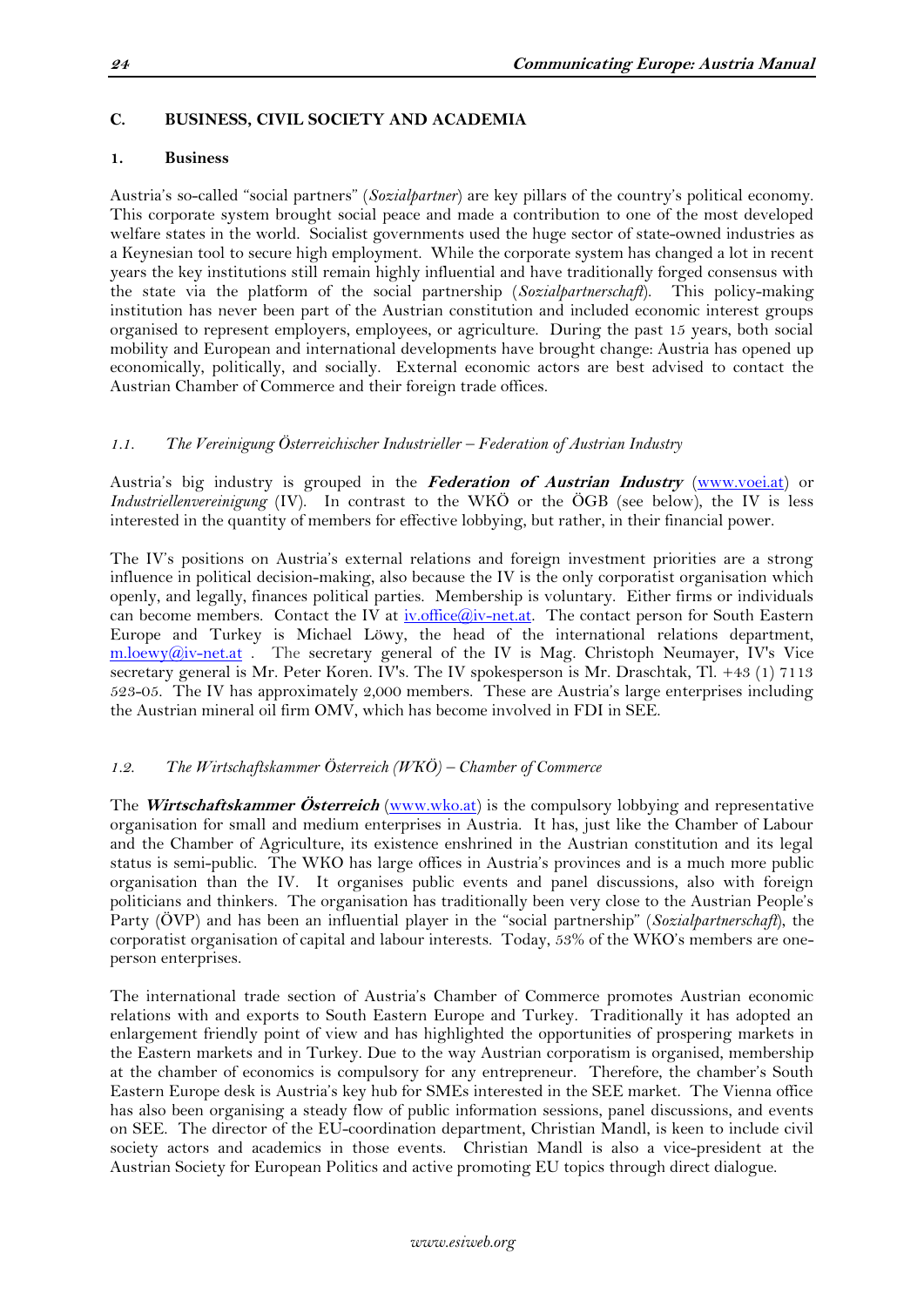Contact Christian Mandl at [christian.mandl@wko.at,](mailto:christian.mandl@wko.at) phone + 43 (5) 90900-4316, mobile +43(664) 817 90 34, Außenwirtschaft Österreich (AWO), Wirtschaftskammer Österreich, Wiedner Hauptstraße 63, 1045 Wien. See also<http://www.austriantrade.at/> to get relevant data for each SEE country.

The WKO publishes articles about Turkey's economical development on its website, it organises panel discussions on chances for Austrian companies in Turkey, and it helps Turkish investors to succeed in Austria. In February, it published a handbook for investors in Austria in Turkish and English. Contact Elisabeth Zehetner, the director of the "Gründerservice Österreich" (Business Start-Up Service): phone +43 (0)5 90 900 3018

Other interesting contacts:

- Manuela Kaltenegger-Görgü, [WKO-centre i](http://portal.wko.at/wk/kontakt_dst.wk?dstid=1342&dstname=Wirtschaftskammer%20%C3%96sterreich)[n Ankara,](http://portal.wko.at/wk/kontakt_dst.wk?dstid=585&dstname=Au%C3%9FenwirtschaftsCenter%20Ankara) Eskisehir Yolu 6, Floor 13, Office 1906520 Sögütözü Ankara, Phone**:** +90 312 219 21 41, Fax**:**+90 312 219 21 45
- Mag. Marco Garcia, WKO-centre [in Istanbul,](http://portal.wko.at/wk/kontakt_dst.wk?dstid=616&dstname=Au%C3%9FenwirtschaftsCenter%20Istanbul) Büyükdere Caddesi 100-102 Maya Akar  $\bullet$ Center B Blok Floor 14 Office 51 TR-34394 Esentepe - Istanbul, Phone**:**+90 212 211 14 76

# <span id="page-24-0"></span>*1.3. Österreichischer Gewerkschaftsbund (ÖGB) – Association of Labour Unions*

The Austrian trade union organisation [\(www.oegb.at\)](http://www.oegb.at/) was founded in 1945. The ÖGB is the strongest organisation representing labour interests in the social partnership. Formally, it is not connected to a single party. In reality, it is close to the Social Democrats (SPÖ). The ÖGB acts as an umbrella organisation of 16 sub-organisations grouped by industries except from one suborganisation which groups all private employees ("Gewerkschaft für Privatangestellte", GPA). The ÖGB differs from other European trade unions due to the absence of competition between unions.

A good person to contact concerning international issues is Harald Voitl who has helped supporting the work of a union for the international company UPS in Turkey: harald.voitl@vida.at, Phone +43 (0)664-6145704

#### <span id="page-24-1"></span>*1.4. Arbeiterkammern – Chambers of Labour*

The Austrian Chambers of Labour (*Arbeiterkammer, AK,* [www.arbeiterkammer.at\)](http://www.arbeiterkammer.at/) were founded in 1921 in order to act as counterparts to the chamber of commerce (which had since 1848 been organised into different chambers of trade). Every Austrian employee is automatically a member of the Chamber of Labour branch in his/her province (*Land*). Altogether, those nine Chambers of Labour represent 3 million Austrian workers. The AK's representation is elected democratically every 5 years.

The Chambers of Labour employ staff of qualified experts who act as a think-tank for employees' interests, conducting studies on a wide range of relevant issues. These experts closely co-operate with the other Austrian Social Partners in conducting and publishing joint studies on social and economic issues. The results of these studies are important in Austria's political discourse. The Chambers of labour organise public events and panel discussions and publish position papers on EU enlargement, globalisation and corporate responsibilities. They have representations in Brussels.

- The person to contact in Brussels is Frank Ey (phone:  $+32$  (2) 230 62 54, [frank.ey@akeu.at\)](mailto:frank.ey@akeu.at).
- Contact the press office of the national AK office in Austria at: Bundesarbeiterkammer (BAK), Prinz Eugen Strasse 20-22, 1040 Wien, Austria. Phone +43 (1) 50165-2565, [akpresse@akwien.at.](mailto:akpresse@akwien.at)
- The person to contact in Vienna is Mag Elisabeth Beer, head of the department for international and EU-affairs: elisabeth.beer@akwien.at, +43 (1) 50165-2464,
- Another good person to talk to is Dr. Uli Schönbauer who runs AK's own think tank Gesellschaftliches Diskussionsforum (GEDIFO): Phone +43 (0) 1/501652240, ulrich.schoenbauer@akwien.at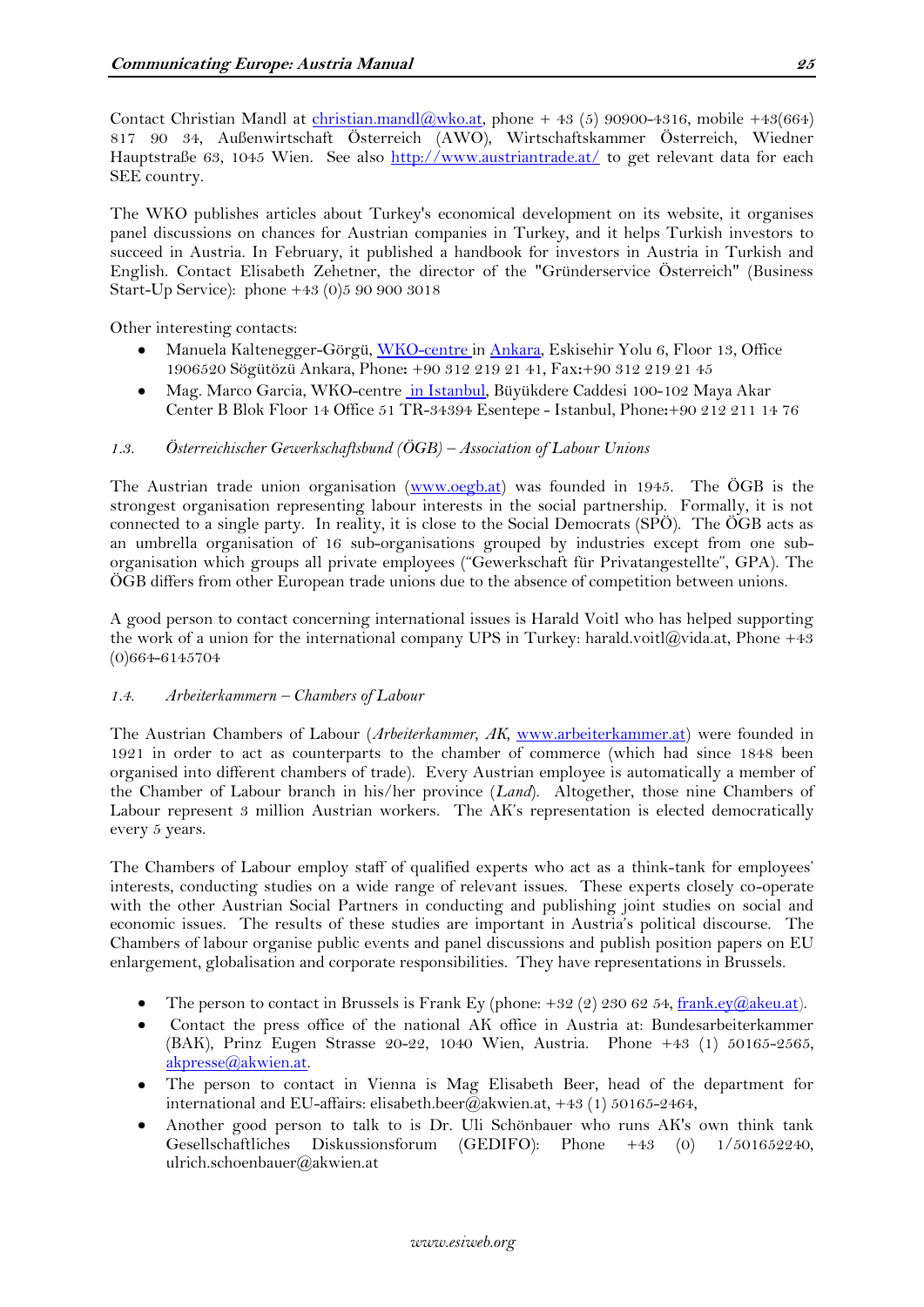<span id="page-25-0"></span>*1.5. Austrian Business Agency (ABA)*

The Austrian Business Agency (http://www.aba.gv.at/DE/ABA-Invest+in+Austria.aspx) is a government-operated consulting firm, one of international investor's prime contacts in Austria. The Agency offers know-how, services and advice ranging from issues of market opportunities to tax concerns (free of charge). Contact Birgit Braunwieser, the Director for Central and Eastern Europe at the ABA, at [b.braunwieser@aba.gv.at,](mailto:b.braunwieser@aba.gv.at) or at +43 (1) 588 58 62. Wilfried Gunka is the contact person for Turkey; he can be reached at Phone +43 (0)1 588 58-54, Fax: +43 (0)1 586 86 59, or w.gunka@aba.gv.at

# <span id="page-25-1"></span>**2. International discussion fora**

► The annual **European Forum Alpbach** (since 1945) under the presidency of Erhard Busek, a liberal and internationally minded former People Party's vice chancellor of Austria, takes place every August (sometimes lasting into the early days of September) in the Tyrolean village of Alpbach. It is the small Austrian version of the annual World Economic Forum in Davos: an influential discussion platform for international politicians, scientists, students, researchers, and guests. Apart from its architecture and natural science platforms, its political section has always emphasised European integration and discussed Europe's role in the world. The 2005 theme of the forum was "Europe – Strength and Weakness". For information and contacts, see <http://www.alpbach.org/index.php?id=267> (in English).

► The annual **Philosophicum Lech** *(since 1997*), under the scientific and conceptual leadership of Konrad Paul Liessmann, a professor of philosophy at the University of Vienna, focuses on cultural, philosophic, ethic, and religious questions, and is a favoured meeting place for the conservative Austrian elite. Most speakers come from Germany, Austria, and Switzerland. The convention's language is German. The 2005 *Philosophicum* focuses on questions of human values. For information and contacts, see [www.philosophicum.com](http://www.philosophicum.com/) (in German).

► The annual **Europa Forum Wachau – Dialogues on the Future of Europe**, is the Austrian People Party's own international platform for discussing visions for Europe. The forum usually features guests from foreign governments. For information see the Forums website [www.europaforum.at](http://www.europaforum.at/). Erwin Pröll, the People Party's governor of Lower Austria hosts this annual convention.

►The annual **Salzburger Hochschulwochen** (since 1931), [http://www.salzburger](http://www.salzburger-hochschulwochen.at/)[hochschulwochen.at/](http://www.salzburger-hochschulwochen.at/) (in German) are a discussion platform for theological thinkers and practitioners. Austria's Catholic Church has traditionally been open towards enlargement and has had an emphasis on and tradition of inter-religious dialogue.

►In late spring 2006, several industrialists, bankers, and businesspeople started a platform called **Tellerrand** [\(www.tellerrand.at\)](http://www.tellerrand.at/) which aimed to remind Austrians of the positive effects of EU enlargement, and wanted to work against "widespread anti-enlargement populism." This platform rallied various prominent Austrians. It focused primarily on the benefits of enlargement in Central Europe. Unfortunately, however, it does not appear to be active at the moment.

# <span id="page-25-2"></span>**3. Research institutes and academics**

*When Austria's research institutes and NGOs organise panels or invite speakers to discuss issues related to South Eastern Europe or EU enlargement, events tend to be concentrated in Vienna (rather than in other parts of Austria) and receive limited attention from the Austrian media. The following institutions and individuals are potential partners for panel discussions, conferences or debates.*

►**OIIP – The Austrian Institute for International Affairs** (Österreichisches Institut für Internationale Politik). This is Austria's main publicly funded foreign policy think tank.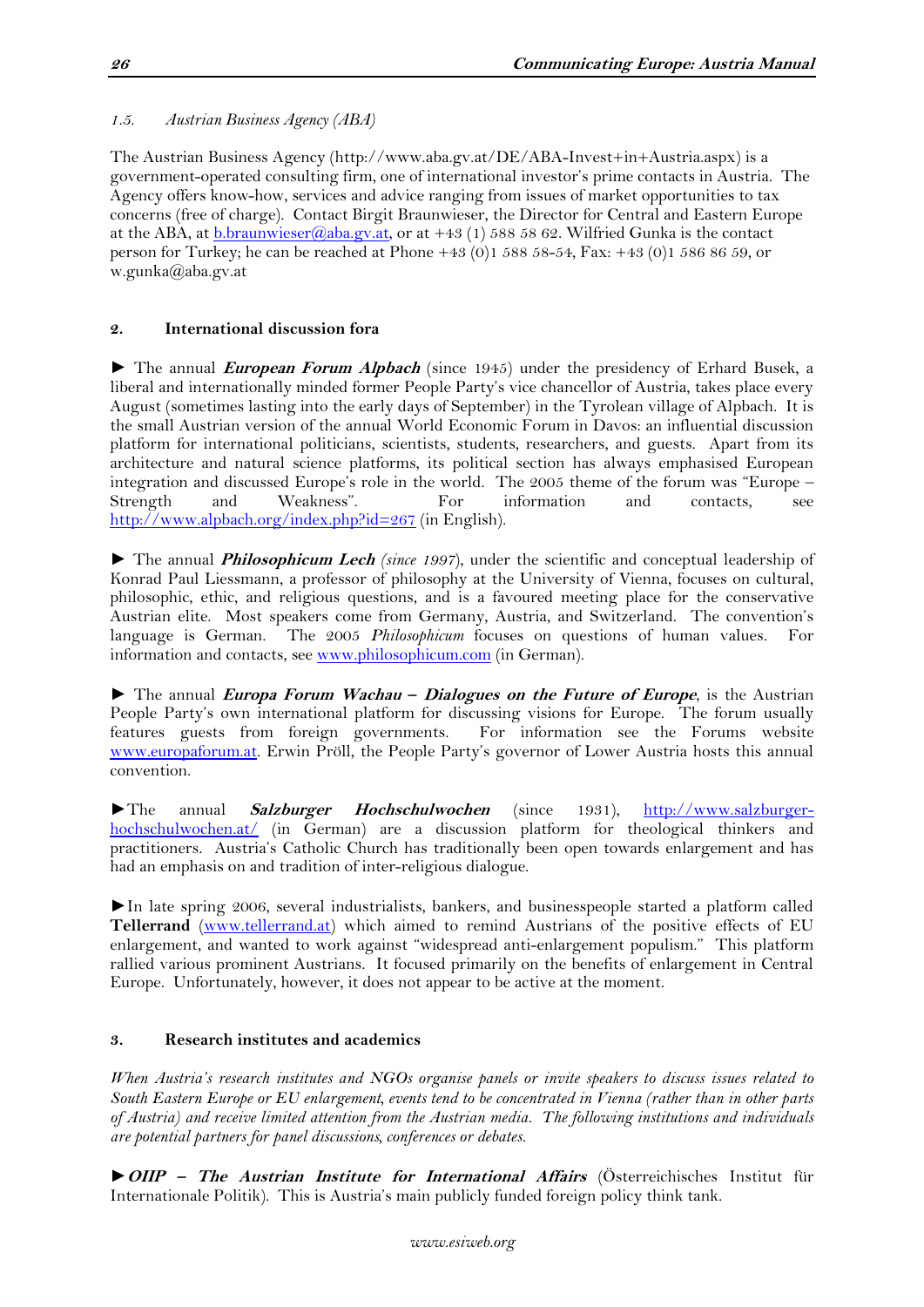- The OIIP's main SEE specialist is Henriette Riegler: [henriette.riegler@oiip.ac.at](mailto:henriette.riegler@oiip.ac.at)
- Paul Luif, another OIIP researcher, has been working on EU enlargement from a historical perspective. Find the OIIP at [www.oiip.at;](http://www.oiip.at/) Operngasse 20B, 1010 Vienna, phone +43 (1) 581116- 0.
- Senior Fellow [Prof. Dr John Bunzl has done research on the Middle East and Islamophobia.](http://www.oiip.ac.at/index.php?id=15&no_cache=1&tx_wecstaffdirectory_pi1%5bcurstaff%5d=9&cHash=53e3215d25333922ab1a1c4bf606fb5d)  [Contact him at](http://www.oiip.ac.at/index.php?id=15&no_cache=1&tx_wecstaffdirectory_pi1%5bcurstaff%5d=9&cHash=53e3215d25333922ab1a1c4bf606fb5d) Phone +43 (0)1 581 11 06 - 22 or jbunzl@oiip.at
- Probably the best person to contact is [Dr. Cengiz Günay, a Senior Fellow who h](http://www.oiip.ac.at/index.php?id=15&no_cache=1&tx_wecstaffdirectory_pi1%5bcurstaff%5d=15&cHash=82a4dab341b367cc50019a597bb279be)as been focusing on Turkey, Turkey's EU-accession talks and the relations of Turkey and the EU. Contact him at Phone  $+43(0)15811106 - 16$  or [cengiz.gunay@oiip.ac.at](mailto:cengiz.gunay@oiip.ac.at)

►The **IDM – Institute for the Danube Region and Central Europe** (Institut für den Donauraum und Mitteleuropa) was founded in 1953. Its current president is Dr. Erhard Busek, who had been a member of Austria's government from 1991 to 1995 for the conservative Austrian People's Party (ÖVP). In addition to academic publications, the institute publishes an info-letter (6 times per year). The institute also has a network of "correspondents" covering Eastern and South Eastern Europe. Besides publications and the organisation of round tables and presentations, the IDM also offers – together with the University of Vienna – a master degree in interdisciplinary Balkan studies. Find out more at [http://www.idm.at/en/home/.](http://www.idm.at/en/home/) Contact: Institut für den Donauraum und Mitteleuropa, Hahngasse  $6/1/24$ , 1090 Wien, Austria. Phone +43 (1) 319 72 58, E-Mail  $\frac{\mathrm{idm}(a)\mathrm{idm}}{\mathrm{adm}a}$ t.

►**ÖGfE – The Austrian Society for European Politics** (Österreichische Gesellschaft für Europapolitik, in German). A venerable, active platform run mostly by senior Austrian pro-European experts to foster non-governmental knowledge, research, and public outreach on Austria in the EU, attitudes towards enlargement, and domestic factors shaping European policies. They also provide empirical work on Austrian EU-attitudes and views on enlargement, and cooperate with the Paul Lazarsfeld-Gesellschaft für Sozialforschung (see below).

For years, expert teams have conducted surveys on Europe and the EU, enlargement, business dynamics, and xenophobia in Austria and in new or aspiring member states. The ÖGfE includes actors – academics, economic experts, and former Austrian and Central European diplomats who often held international posts – who helped Austria arrive politically and mentally in the EU. Contact their general secretary Gerhard H. Bauer,  $\frac{\text{euroa}(Q) \text{euro-info.net}}{\text{fion.net}}$ , or board member Ambassador Wolfgang Wolte, [europa@euro-info.net;](mailto:europa@euro-info.net) also Franz Birk, a polling expert. Österreichische Gesellschaft für Europapolitik, + 43 (1) 5334999; see also the society's webpage at: [www.euro-info.net.](http://www.euro-info.net/)

► The **Vienna Institute for International Economic Studies** conducts a lot of economic research on South Eastern Europe and Turkey. Its website [\(www.wiiw.ac.at](http://www.wiiw.ac.at/) in English) offers a vast amount of reports and data. Contact Vlado Gligorov (phone +43 (1) 5336610-23, [gligorov@wiiw.ac.at\)](mailto:gligorov@wiiw.ac.at), Josef Pöschl for Turkey (phone +43 (1) 5336610-37, [poeschl@wiiw.ac.at\)](mailto:poeschl@wiiw.ac.at) or Gabor Hunya (phone +43 (1) 5336610-22,  $\frac{\text{hunya}(a)}{\text{wiiw.ac.at}}$ .

►At the **Institute for Political Science** at the University of Vienna [\(http://politikwissenschaft.univie.ac.at/\)](http://politikwissenschaft.univie.ac.at/) you find Saskia Stachowitsch [\(stachos9@univie.ac.at\)](mailto:stachos9@univie.ac.at), a Serbia specialist, and Hrvoje Paic, a Croatia expert. Two current research projects of the institute focus on the Western Balkans: "Transformations- und Demokratisierungsprozesse am Balkan im Spannungsfeld von Nationalstaatsbuildung und Europäisierung, led by Professor Dieter Segert [\(dieter.segert@univie.ac.at\)](mailto:dieter.segert@univie.ac.at) and Vedran Dzihic [\(vedran.dzihic@univie.ac.at\)](mailto:vedran.dzihic@univie.ac.at). The other research project is entitled "Europäisierung von Bosnien-Herzegowina, Kroatien und Serbien. Interne Voraussetzungen und Folgen eines EU-Beitritts" and is led by Prof. Helmut Kramer [\(helmut.kramer@univie.ac.at\)](mailto:helmut.kramer@univie.ac.at). Both Vedran Dzihic and Hrvoje Paic work on this project.

For Turkey:

**Contact sociology professor** Dr. Sabine Strasser at [sabine.strasser@univie.ac.at](mailto:sabine.strasser@univie.ac.at) or Phone +43 (0)-1-4277-495 16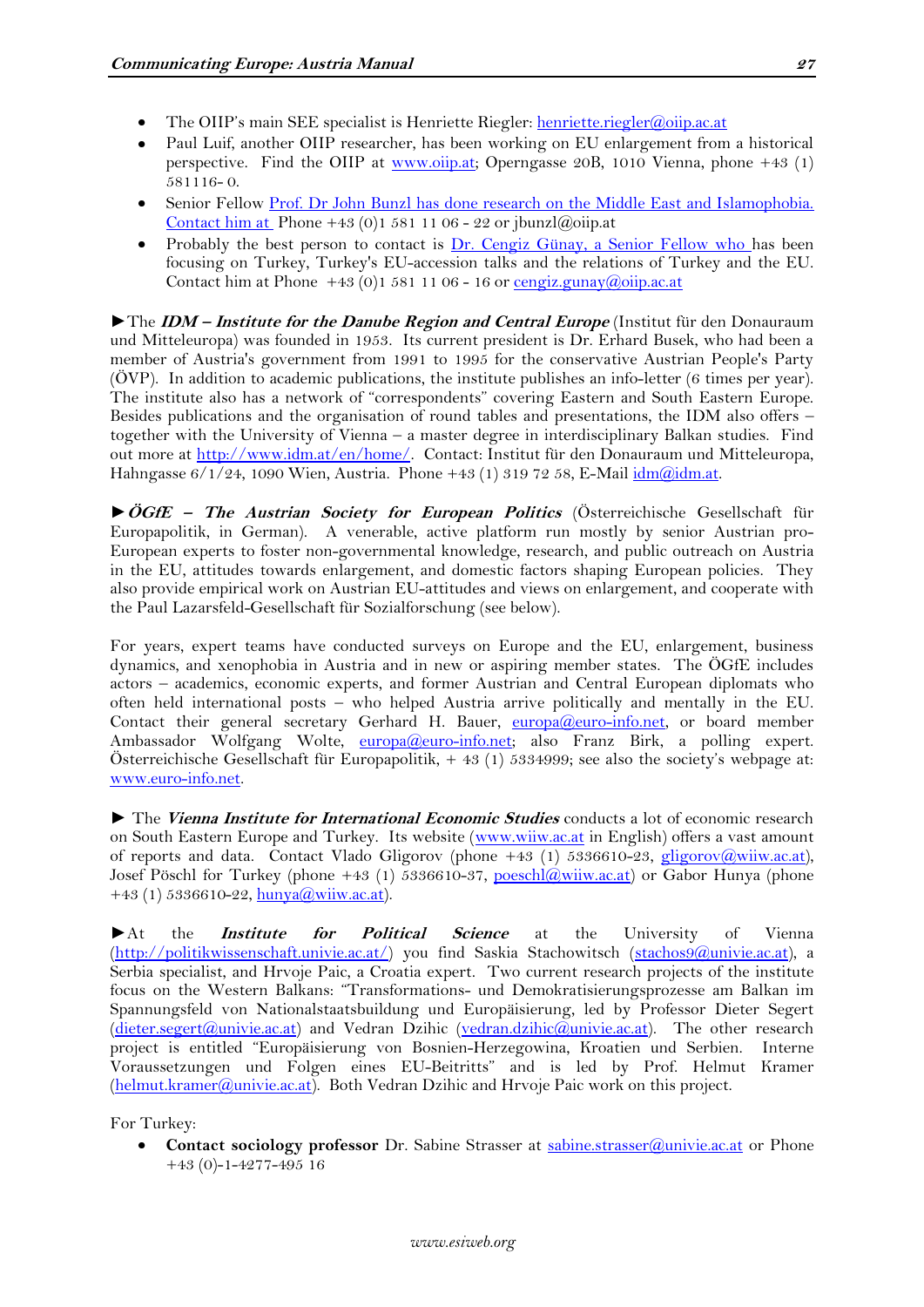Political scientist Mag. Dr. Ilker Atac a[t ilker.atac@univie.ac.at](mailto:ilker.atac@univie.ac.at) or Phone +43-(0)1-4277-494  $\bullet$ 46

►**Paul Lazarsfeld-Gesellschaft für Sozialforschung**. After the collapse of the Soviet Empire in Central and Eastern Europe the society's research was refocused to analyse economic and political change in Central and Eastern Europe. Beginning in 1991, the PLG conducted five waves of representative sample surveys in 11 post-Communist countries ("New Democracies-Barometer I-V"). Other relevant studies of the PLG include works on the following subjects: "Xenophobia", "Influences of Integration of Immigrants on the Austrian Labour Market" and "Expectations and Attitudes towards EU in Hungary, Czech Republic, Slovakia and Slovenia". See: [http://www.plg.at/english/index\\_e.htm](http://www.plg.at/english/index_e.htm) (in German and English).

►At the **Institut für Höhere Studien** [\(www.ihs.ac.at](http://www.ihs.ac.at/) in English) Forian Trauner works on enlargement strategies of the EU towards the Western Balkans, focusing in particular on justice and home affairs (migration, asylum, visa regime, border control management. Contact him at [florian.trauner@ihs.ac.at.](mailto:florian.trauner@ihs.ac.at)

*►***The Bruno Kreisky Forum for International Dialogue**. Affiliated with the social democratic party and named after Austria's chancellor from 1970 to 1983, the Bruno Kreisky forum maintains contacts to international thinkers and policymakers. The Kreisky Forum's events usually take place in the Bruno Kreisky villa in the 19th district. The secretary general, Gertraud Auer Borea d'Olmo, is open to good ideas. She can be reached at [kreiskyforum@kreisky.org,](mailto:kreiskyforum@kreisky.org) or at +43 (1) 318 8260. Visit the forum's webpage at: [www.kreisky.org/kreiskyforum.](http://www.kreisky.org/kreiskyforum)

►**Österreichisches Institut für Konfliktforschung** (*Austrian Institute on Conflict Research)* and Anton Pelinka [\(www.ikf.ac.at](http://www.ikf.ac.at/) - in English). The institute's scientific director is Anton Pelinka, Austria's most prominent political scientist with numerous stays at U.S. universities, an open-minded and well-connected person [\(pelinkaa@ceu.hu\)](mailto:pelinkaa@ceu.hu). The institute has an ongoing project on the study of prejudices, and maintains a huge database on studies on xenophobia, racism, migration, and identity.

►**The Institute for Human Sciences** (*IWM)* is an independent institute for advanced study in the humanities and social sciences. Since its foundation in 1982, it has promoted intellectual exchange between East and West, between academia and society, and between a variety of disciplines and schools of thought. Contact Ivan Krastev, permanent fellow at the IWM and Chair of the Board of the Centre for Liberal Strategies in Sofia at  $\overline{\text{iwm}}$ @iwm.at or Phone +43-1-313-58-0. IWM's very helpful PR-person is Sven Hartwig, who can be reached at Phone +43-1-31358-208 or E-Mail: [hartwig@iwm.at](mailto:hartwig@iwm.at)

►The **Democracy Centre Vienna** (Demokratiezentrum Wien) is an academic non-profit organisation, dealing with basic questions of political culture and of the political system of Austria in the European context. The Demokratiezentrum is sponsored by the City of Vienna, the ministry of science and the ministry for education. In December 2009, the Democracy Centre published a report on the Debate of Turkey's EU-accession in Austria

(http://www.demokratiezentrum.org/fileadmin/media/pdf/endbericht\_tuerkei\_web.pdf). Contact Elisabeth Röhrlich, author of the report , at Phone +43 / 1 / 512 37 37 or

[office@demokratiezentrum.org.](mailto:office@demokratiezentrum.org) Ms. Gertraud Diendorfer, Executive Director of the Democracy Centre, can be reached at [diendorfer@demokratiezentrum.org](mailto:diendorfer@demokratiezentrum.org) or Phone: +43/ (0) 1-512 37 37-11

►At the **National Defence Academy** you find Predrag Jurekovic who has published a lot on South Eastern Europe. You can contact him at:  $predrag.jurekovic@bmlv.gv.at.$  The English-language version of the academy's web page can be accessed at: [http://www.bundesheer.at/organisation/beitraege/lvak/eindex.shtml.](http://www.bundesheer.at/organisation/beitraege/lvak/eindex.shtml)

►**Paneuropa Bewegung Österreich** [\(www.paneuropa.at\)](http://www.paneuropa.at/), a venerable institution involved in the debate in Austria is the Paneurope Movement. Contact their Secretary General: Rainhard Kloucek, Generalsekretär, Paneuropabewegung Österreich, Prinz Eugen Straße 18/14, 1040 Wien,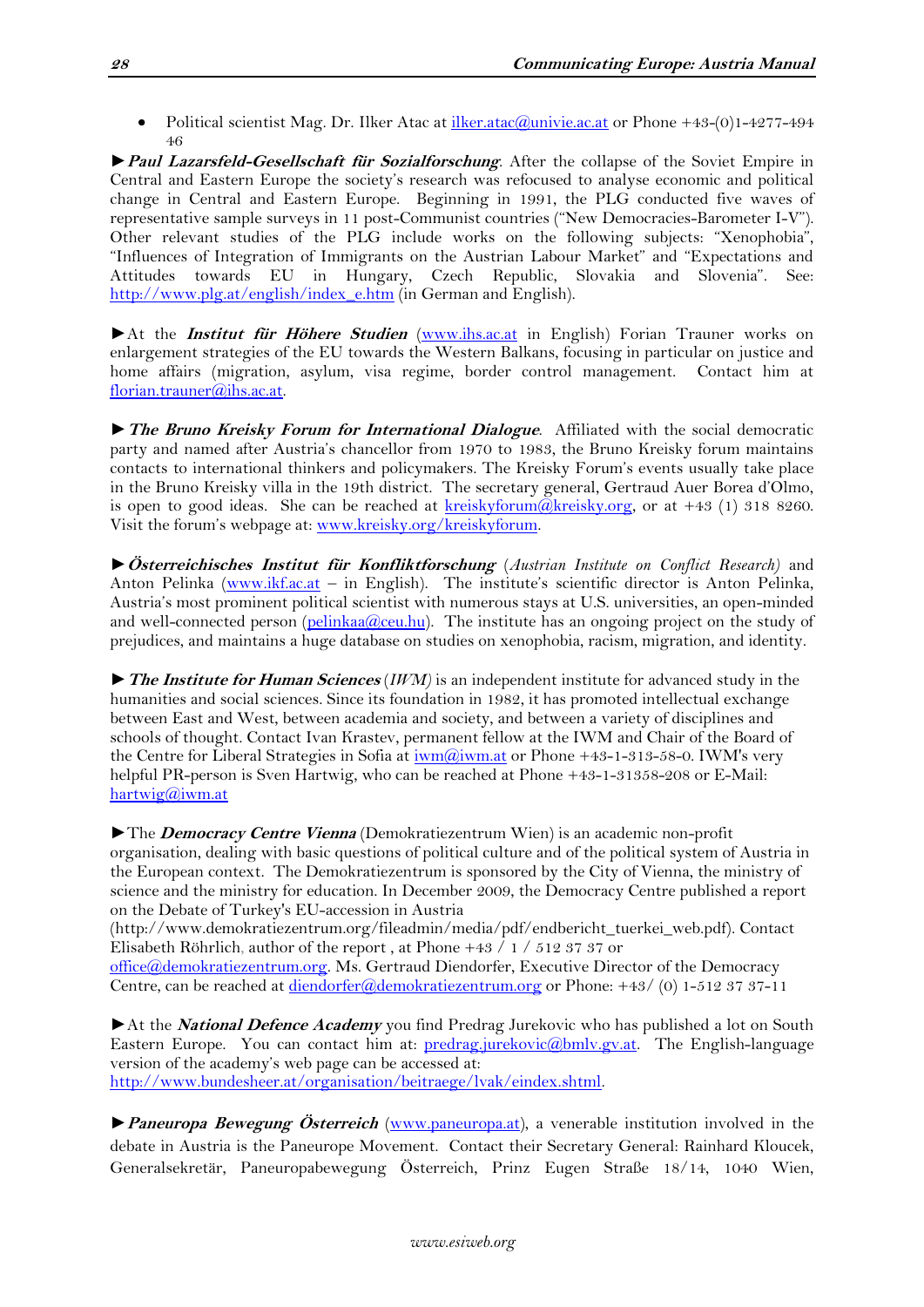[kloucek@paneuropa.or.at,](http://us.f513.mail.yahoo.com/ym/Compose?To=kloucek@paneuropa.or.at&YY=12531&y5beta=yes&y5beta=yes&order=down&sort=date&pos=0&view=a&head=b) phone +43 (1) 5051593, fax +43 (1) 5052356 15, mobile +43 (676) 4060955.

►**Karin Sohler**, [sohler@euro.centre.org](mailto:sohler@euro.centre.org) co-authored a huge volume on Vienna's migrant organisations (*Migrantenorganisationen in der Großstadt – Entstehung, Strukturen und Aktivitäten am Beispiel Wien*, Campus: Frankfurt/New York 2004). Find her at the European Centre for Social Welfare Policy and Research in Vienna **(**[www.euro.centre.org\)](http://www.euro.centre.org/).

►**Bernhard Perchinig, Rainer Bauböck**, and **Barbara Herzog-Punzenberger**, at the Austrian Academy of Science [\(www.oeaw.ac.at\)](http://www.oeaw.ac.at/) are well-respected researchers on issues of migration, citizenship, and integration of foreigners in Austria. Contact them at +43 (1) 51581-0 or mail to [Firstname.Lastname@oeaw.ac.at](mailto:Firstname.Lastname@oeaw.ac.at)

►**Eva Kreisky** is the dean of the institute of political science at the University of Vienna and a respected voice in Austrian public debates. For information, publications, research, and contacts, see [www.evakreisky.at](http://www.evakreisky.at/)

►**Oliver Rathkolb** is a professor of contemporary history and initiator on EU debates in Austria, and the author of many books, including "Die paradoxe Republik" ("The paradox republic"), on Austria's development after WWII. Rathkolb is Director of the Ludwig Boltzmann Institute on European History and Public Spheres in Vienna, at Hegelgasse 6/5, 1010 Vienna. Contact him at [oliver.rathkolb@ehp.lbg.ac.at,](mailto:oliver.rathkolb@ehp.lbg.ac.at) or at  $+43$  (1) 513 40 68-0.

►**Gerhard Fink** is Jean Monnet Professor at the *European Institute* of the *Wirtschaftsuniversität Vienna*. He is an economist focusing on socio-economic and collective dynamics of transition and Europeanisation and has published extensively on EU enlargement. Contact him at +43 (1) 31336- 4137, [gerhard.fink@wu-wien.ac.at.](mailto:gerhard.fink@wu-wien.ac.at)

►**Heinrich Neisser** is the Jean Monnet Professor for *Politics of European Integration* at the institute of political science of the *University of Innsbruck*. Contact him at [heinrich.neisser@uibk.ac.at](mailto:heinrich.neisser@uibk.ac.at) or at +43 (512) 507-7949.

► **Andrea Riemer** is a professor for international relations and the dean of the International University Vienna. She has also worked on South Eastern Europe. Contact her at [acadean@iuvienna.edu.](mailto:acadean@iuvienna.edu)

►For other relevant institutes, experts, and relevant studies and surveys, check also the **Diplomatic Academy** [\(www.diplak.ac.at\)](http://www.diplak.ac.at/), the **Austrian Institute of Economic Research** [\(www.wifo.at](http://www.wifo.at/) in English. Check especially for the work of Gudrun Biffl, on migration and integration), the Vienna office of the **International Organisation for Migration** [\(www.iomvienna.at](http://www.iomvienna.at/) in English), and, for qualitative, empirical surveys and possible public opinion projects, the **Sozialwissenschaftliche**  Studiengesellschaft [\(swsrs@aon.at,](mailto:swsrs@aon.at) Peter Hajek, opinion polls).

#### <span id="page-28-0"></span>**4. Human rights organisations**

[Alexander Pollak](mailto:alexander.pollak@sosmitmensch.at) is the spokesperson of **SOS Mitmensch** [\(www.sosmitmensch.at/\)](http://www.sosmitmensch.at/). He can be contacted at Phone +43 (664) 512 09 25.

Also, engage **Amnesty International Austria** [\(www.amnesty.at](http://www.amnesty.at/) – their outspoken director is Heinz Patzelt); the *Liga für Menschenrechte* [\(www.liga.or.at\)](http://www.liga.or.at/), which publishes a monthly magazine; the **Verein Menschenrechte** [\(http://verein-menschenrechte.at\)](http://verein-menschenrechte.at/) and the influential **Menschenrechtsbeirat** [\(www.menschenrechtsbeirat.at\)](http://www.menschenrechtsbeirat.at/) founded by the ministry of interior in 1999.